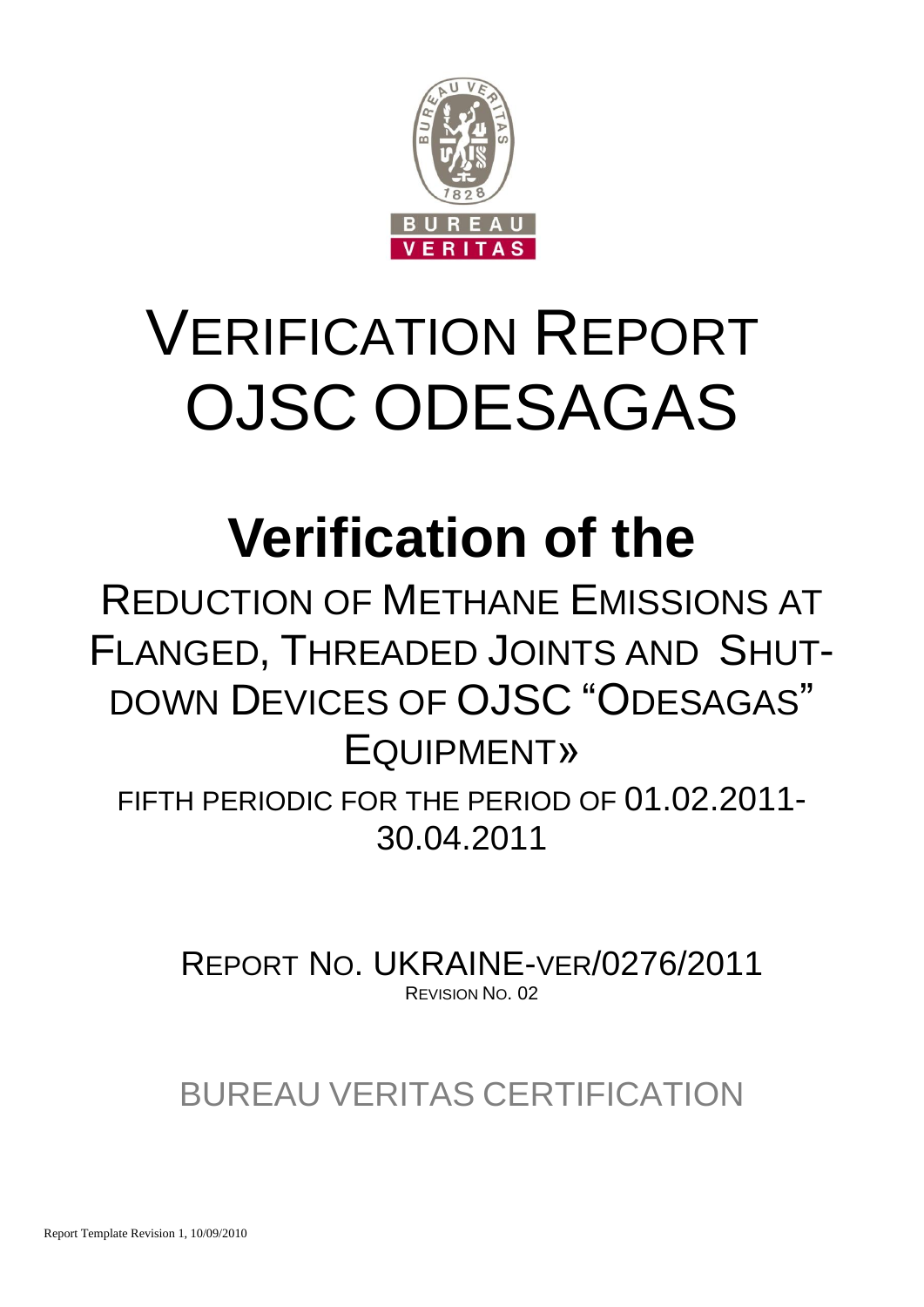#### **BUREAU VERITAS CERTIFICATION**

#### Report No: UKRAINE/0276/2011



#### **VERIFICATION REPORT**

| Date of first issue: | Organizational unit:                |
|----------------------|-------------------------------------|
| 06.05.2011           | <b>Bureau Veritas Certification</b> |
|                      | <b>Holding SAS</b>                  |
| Client:              | Client ref.:                        |
| OJSC "Odesagas"      | Vitaliy Gerasymenko                 |
|                      |                                     |

Summary:

Bureau Veritas Certification has made the 5<sup>th</sup> periodic for the period of 01.02.2011-30.04.2011 verification of the "Reduction of Methane Emissions at Flanged, Threaded Joints and Shut-down Devices of OJSC "Odesagas" Equipment" implemented in Odesa city and region, Ukraine, and applying the JI specific approach, on the basis of UNFCCC criteria for the JI, as well as criteria given to provide for consistent project operations, monitoring and reporting. UNFCCC criteria refer to Article 6 of the Kyoto Protocol, the JI rules and modalities and the subsequent decisions by the JI Supervisory Committee, as well as the host country criteria.

The verification scope is defined as a periodic independent review and ex post determination by the Accredited Entity of the monitored reductions in GHG emissions during defined verification period, and consisted of the following three phases: i) desk review of the project design and the baseline and monitoring plan; ii) follow-up interviews with project stakeholders; iii) resolution of outstanding issues and the issuance of the final verification report and opinion. The overall verification, from Contract Review to Verification Report & Opinion, was conducted using Bureau Veritas Certification internal procedures.

The first output of the verification process is a list of Clarification, Corrective Actions Requests, Forward Actions Requests (CR, CAR and FAR), presented in Appendix A.

In summary, Bureau Veritas Certification confirms that the project is implemented as per determined changes. Installed equipment being essential for generating emission reduction runs reliably and is calibrated appropriately. The monitoring system is in place and the project is ready to generate GHG emission reductions. The GHG emission reduction is calculated without material misstatements, and the ERUs issued totalize 153239 tons of CO2eq for the monitoring period of 01.02.2011-30.04.2011.

Our opinion relates to the project's GHG emissions and resulting GHG emission reductions reported and related to the approved project baseline and monitoring, and its associated documents.

| Report No.:<br>UKRAINE-ver/0276/2011                                                                                                 | <b>Subject Group:</b><br>JI           |                                                                                          |
|--------------------------------------------------------------------------------------------------------------------------------------|---------------------------------------|------------------------------------------------------------------------------------------|
| Project title:<br>"Reduction of Methane Emissions<br>Flanged, Threaded Joints and Shut-down<br>Devices of OJSC "Odesagas" Equipment" | at                                    |                                                                                          |
| Work carried out by:<br>Team Leader, Lead verifier:<br>Team Member, verifier:<br>Work reviewed by:                                   | Oleg Skoblyk the<br>Kateryna Zinevych |                                                                                          |
| Ivan Sokolov - Internal Technical Reviewer<br>Work approved by:                                                                      |                                       | No distribution without permission from the<br>Client or responsible organizational unit |
| <b>Flavio Gomes - Operational Manager SAS</b>                                                                                        |                                       | Limited distribution                                                                     |
| Date of this revision:<br>Rev. No.:<br>10/05/2011<br>02                                                                              | <b>Number of pages:</b><br>27         | Unrestricted distribution                                                                |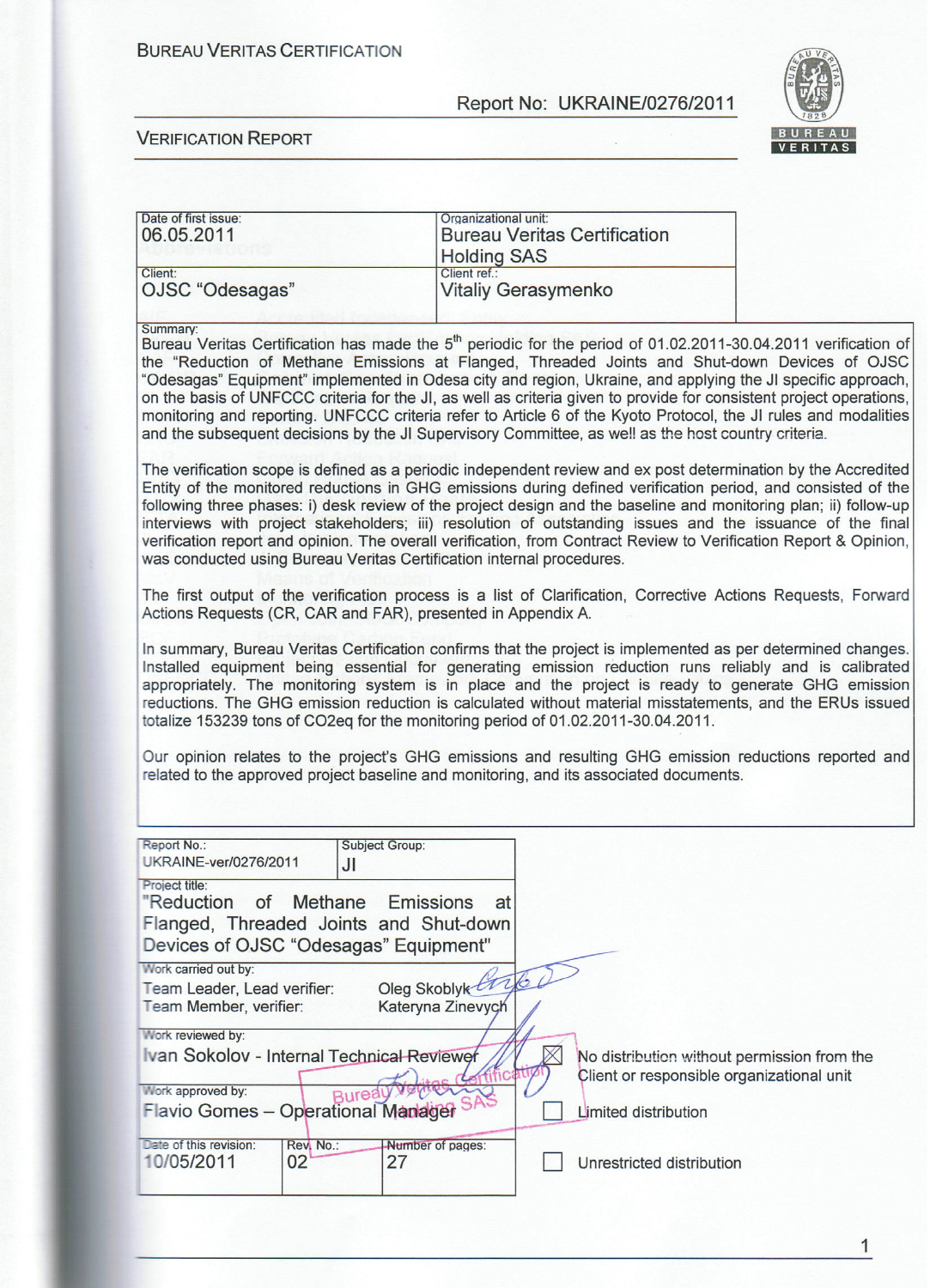

VERIFICATION REPORT

# **Abbreviations**

| AIE             | <b>Accredited Independent Entity</b>                  |
|-----------------|-------------------------------------------------------|
| <b>BVCH</b>     | <b>Bureau Veritas Certification Holding SAS</b>       |
| <b>CAR</b>      | <b>Corrective Action Request</b>                      |
| CGDP            | <b>Cabinet Gas-Distribution Posts</b>                 |
| CL              | <b>Clarification Request</b>                          |
| CO <sub>2</sub> | <b>Carbon Dioxide</b>                                 |
| ERU             | <b>Emission Reduction Unit</b>                        |
| <b>FAR</b>      | <b>Forward Action Request</b>                         |
| <b>GHG</b>      | Green House Gas(es)                                   |
| GDP             | <b>Gas-Distribution Posts</b>                         |
| <b>IETA</b>     | <b>International Emissions Trading Association</b>    |
| JI              | Joint Implementation                                  |
| JISC            | <b>JI Supervisory Committee</b>                       |
| MoV             | <b>Means of Verification</b>                          |
| MP.             | <b>Monitoring Plan</b>                                |
| <b>OJSC</b>     | Open Joint Stock Company                              |
| <b>PCF</b>      | Prototype Carbon Fund                                 |
| <b>PDD</b>      | <b>Project Design Document</b>                        |
| <b>UNFCCC</b>   | United Nations Framework Convention on Climate Change |
|                 |                                                       |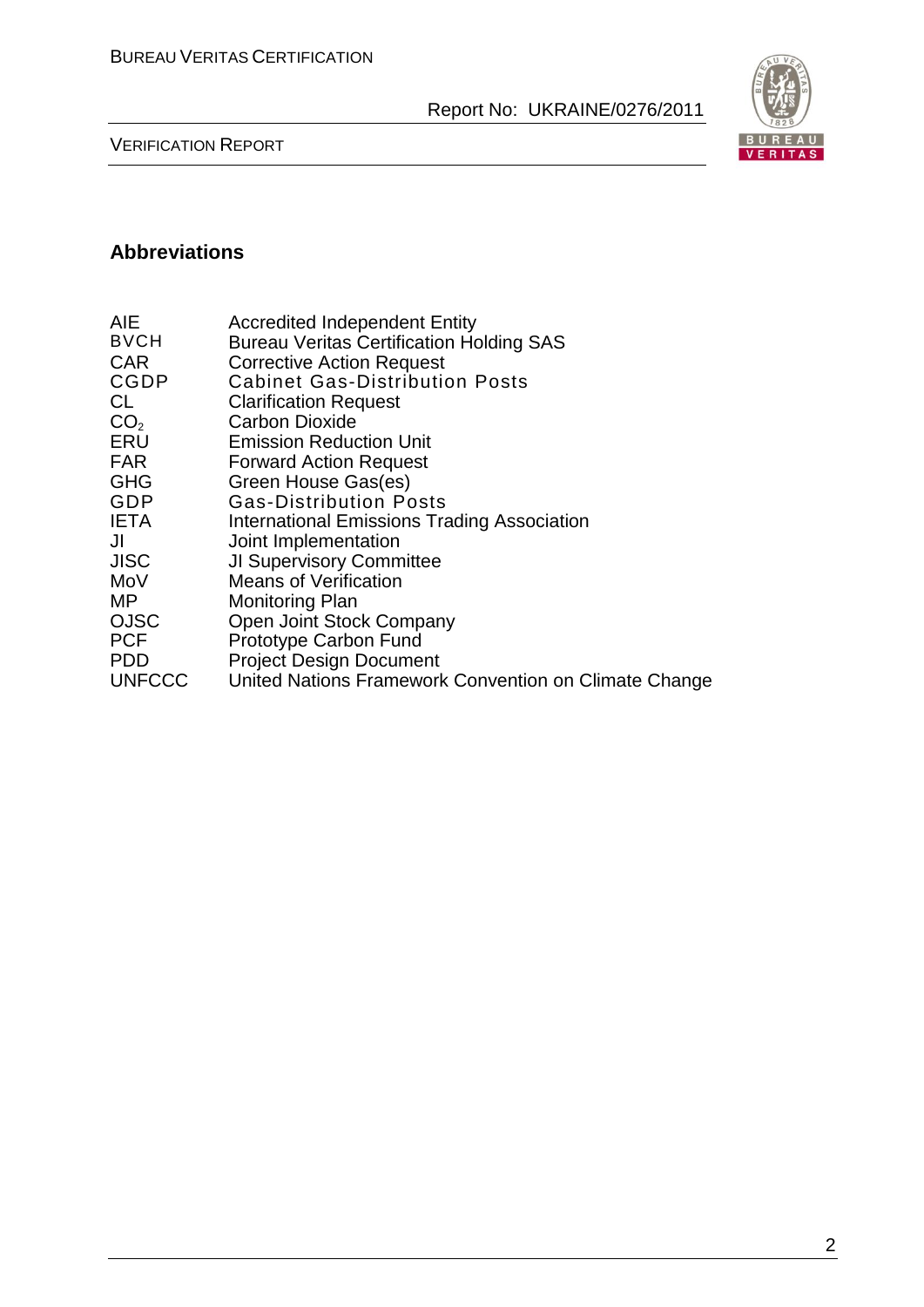

VERIFICATION REPORT

# *Table of Contents Page* 1 INTRODUCTION ................................................................................................... 4 1.1 Objective 4 1.2 Scope 4 1.3 Verification Team 4 2 METHODOLOGY .................................................................................................. 5 2.1 Review of Documents 5 2.2 Follow-up Interviews 6 2.3 Resolution of Clarification, Corrective and Forward Action Requests 6 3 VERIFICATION CONCLUSIONS ................................................................... 7 3.1 Project approval by Parties involved (90-91) 7 3.2 Project implementation (92-93) 7 3.3 Compliance of the monitoring plan with the monitoring methodology (94-98) 9 3.4 Revision of monitoring plan (99-100) 10 3.5 Data management (101) 10 3.6 Verification regarding programmes of activities (102 -110) 12 4 VERIFICATION OPINION ............................................................................... 12 5 REFERENCES ........................ **ОШИБКА! ЗАКЛАДКА НЕ ОПРЕДЕЛЕНА.** APPENDIX A: COMPANY PROJECT VERIFICATION PROTOCOLOШИБКА! ЗАКЛАДКА НЕ ОПР APPENDIX B: VERIFICATION TEAM 25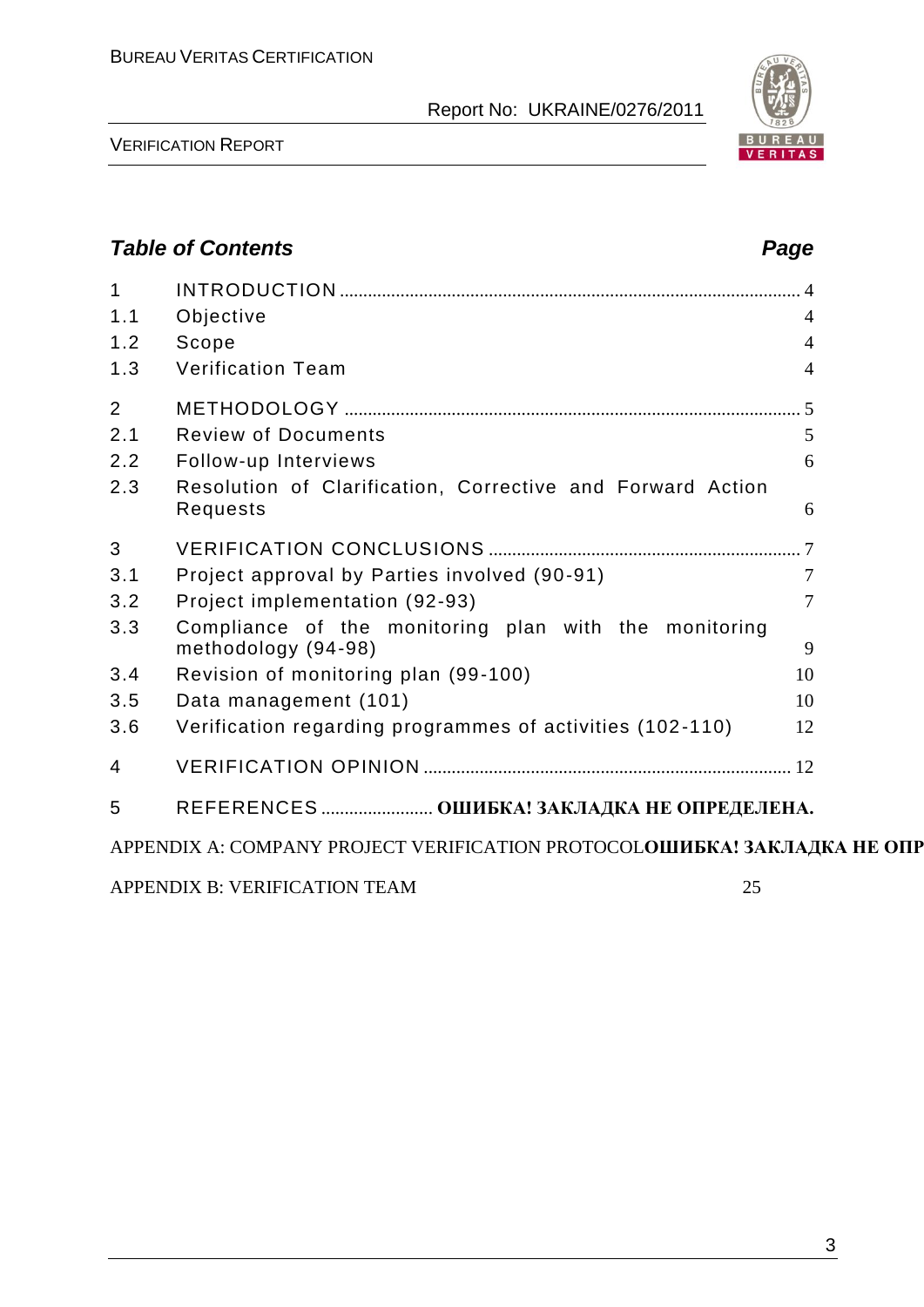

VERIFICATION REPORT

# **1 INTRODUCTION**

OJSC Odesagas has commissioned Bureau Veritas Certification Holding SAS to verify the emissions reductions of its JI project " Reduction of Methane Emissions at Flanged, Threaded Joints and Shut-down Devices of OJSC "Odesagas" Equipment" in Odessa city and Odessa region, Ukraine.

This report summarizes the findings of the verification of the project, performed on the basis of UNFCCC criteria, as well as criteria given to provide for consistent project operations, monitoring and reporting.

# **1.1 Objective**

Verification is the periodic independent review and ex post determination by the Accredited Independent Entity of the monitored reductions in GHG emissions during defined verification period.

The objective of verification can be divided in Initial Verification and Periodic Verification.

UNFCCC criteria refer to Article 6 of the Kyoto Protocol, the JI rules and modalities and the subsequent decisions by the JI Supervisory Committee, as well as the host country criteria.

## **1.2 Scope**

The verification scope is defined as an independent and objective review of the project design document, the project's baseline study and monitoring plan and other relevant documents. The information in these documents is reviewed against Kyoto Protocol requirements, UNFCCC rules and associated interpretations.

The verification is not meant to provide any consulting towards the Client. However, stated requests for clarifications and/or corrective actions may provide input for improvement of the project monitoring towards reductions in the GHG emissions.

# **1.3 Verification Team**

The verification team consists of the following personnel:

Oleg Skoblyk Bureau Veritas Certification Team Leader, Climate Change Lead Verifier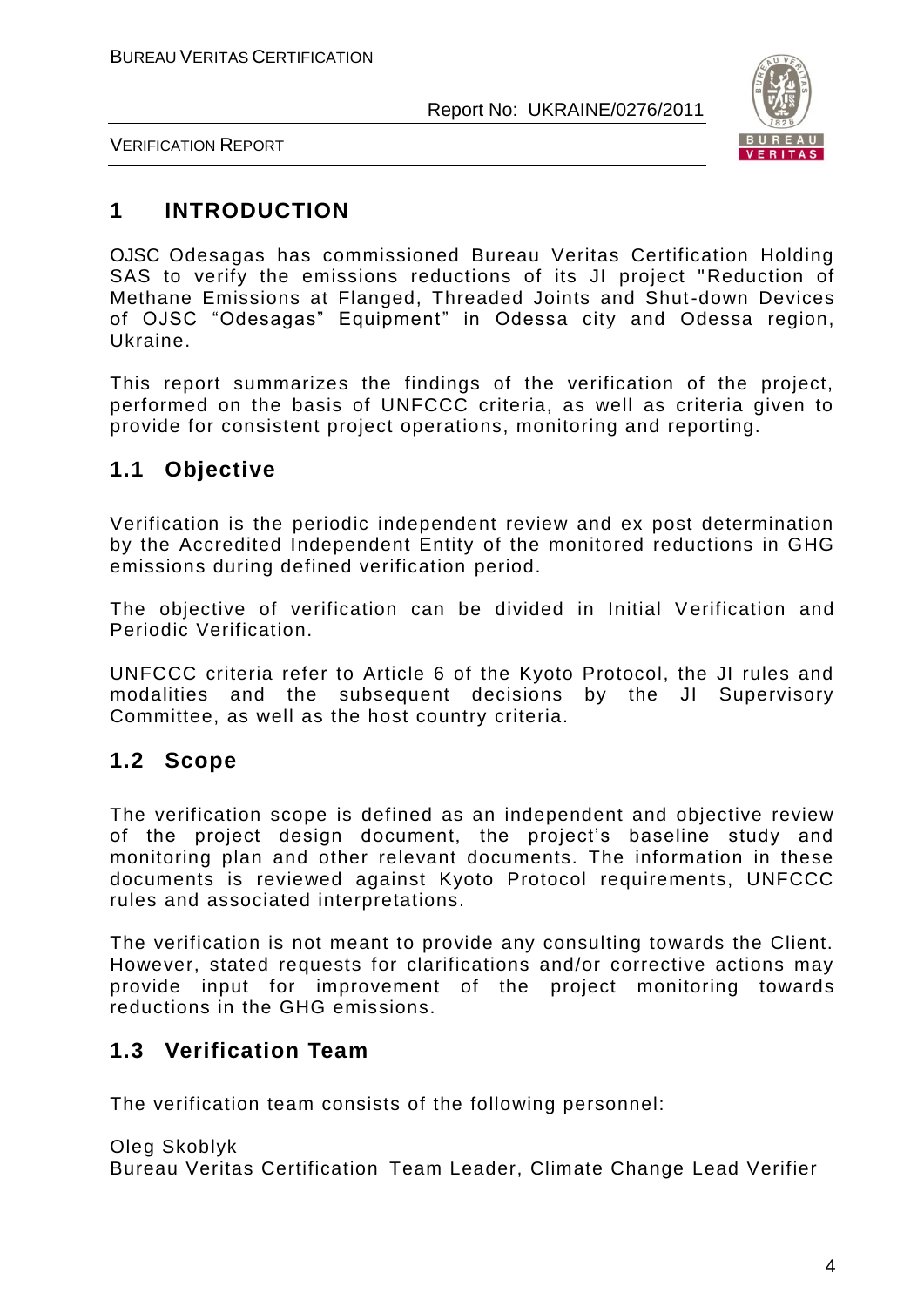

VERIFICATION REPORT

Kateryna Zinevych Bureau Veritas Certification Climate Change Verifier

This verification report was reviewed by:

Ivan Sokolov Bureau Veritas Certification, Internal Technical Reviewer

# **2 METHODOLOGY**

The overall verification, from Contract Review to Verification Report & Opinion, was conducted using Bureau Veritas Certification internal procedures.

In order to ensure transparency, a verification protocol was customized for the project, according to the version 01 of the Joint Implementation Determination and Verification Manual, issued by the Joint Implementation Supervisory Committee at its 19 meeting on 04/12/2009. The protocol shows, in a transparent manner, criteria (requirements), means of verification and the results from verifying the identified criteria. The verification protocol serves the following purposes:

- It organizes, details and clarifies the requirements a JI project is expected to meet;
- It ensures a transparent verification process where the verifier will document how a particular requirement has been verified and the result of the verification.

The completed verification protocol is enclosed in Appendix A to this report.

## **2.1 Review of Documents**

The Monitoring Report (MR) version 1 dated 04.05.2011 submitted by OJSC Odesagas and additional background documents related to the project design and baseline, i.e. country Law, Project Design Document (PDD), Approved CDM methodology (if applicable) and/or Guidance on criteria for baseline setting and monitoring, Host party criteria, Kyoto Protocol, Clarifications on Verification Requirements to be Checked by an Accredited Independent Entity were reviewed.

After the procedure of Internal Technical Review PP had to correct MR and issued new version 02 as of 06/05/2011.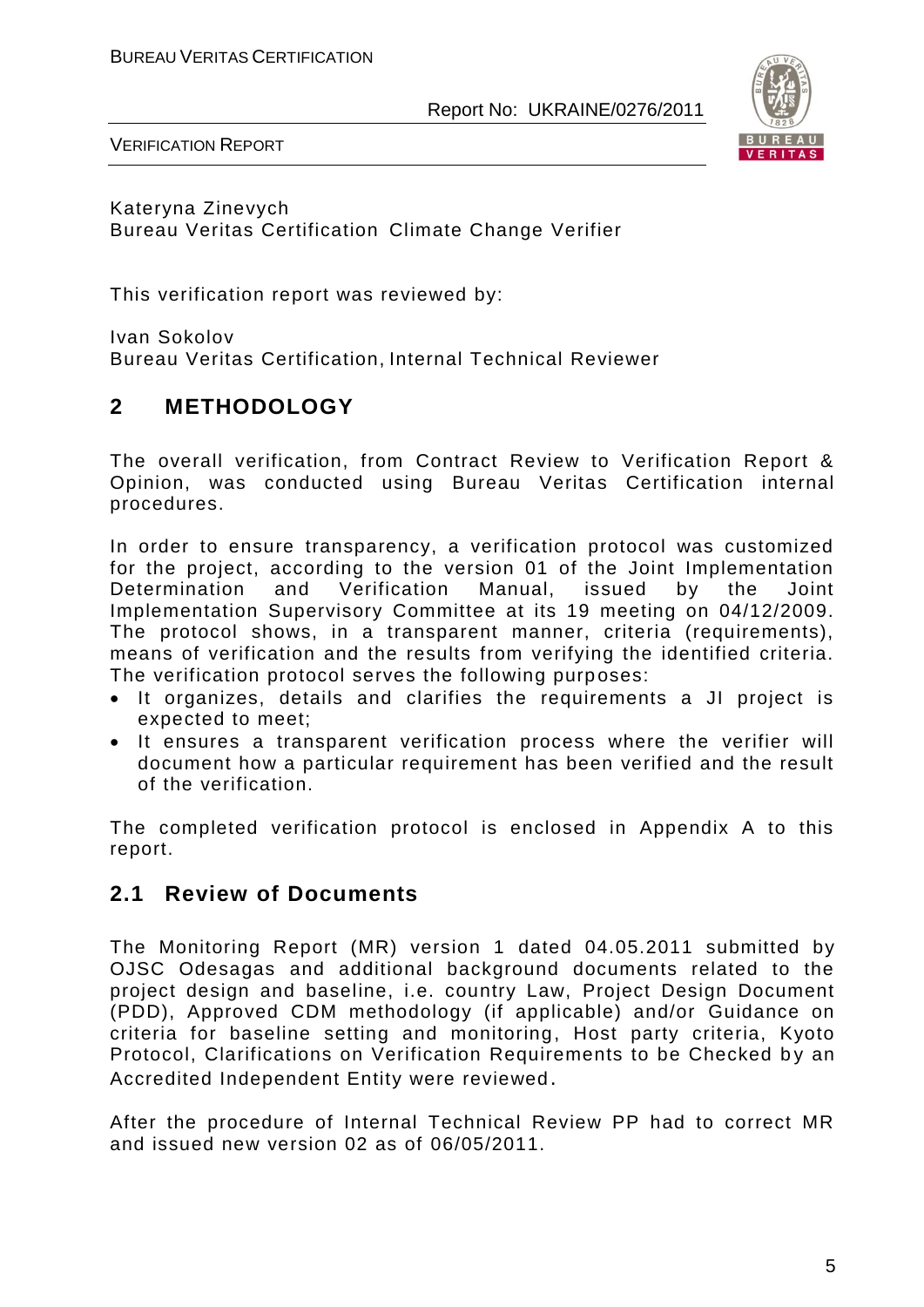

VERIFICATION REPORT

The verification findings presented in this report relate to the project as described in the PDD version 07 and Project Monitoring Report version 02.

## **2.2 Follow-up Interviews**

On 15/02/2011 Bureau Veritas Certification performed on-site interviews with project stakeholders to confirm selected information and to resolve issues identified in the document review. Representatives of OJSC Odesagas were interviewed (see References). The main topics of the interviews are summarized in Table 1.

| <b>Interviewed organization</b> | <b>Interview topics</b>                       |
|---------------------------------|-----------------------------------------------|
| <b>OJSC Odesagas</b>            | Organizational structure.                     |
|                                 | Responsibilities and authorities.             |
|                                 | Training of personnel.                        |
|                                 | Quality management procedures and technology. |
|                                 | Implementation of equipment (records).        |
|                                 | Metering equipment control.                   |
|                                 | Metering record keeping system, database.     |
|                                 | Social impacts.                               |
|                                 | Environmental impacts.                        |
| Consultant:                     | Baseline methodology.                         |
| <b>ITI Biotekhnika UAAN</b>     | Monitoring plan.                              |
|                                 | Monitoring report.                            |
|                                 | Deviations from PDD.                          |

**Table 1 Interview topics**

## **2.3 Resolution of Clarification, Corrective and Forward Action Requests**

The objective of this phase of the verification is to raise the requests for corrective actions and clarification and any other outstanding issues that needed to be clarified for Bureau Veritas Certification positive conclusion on the GHG emission reduction calculation.

If the Verification Team, in assessing the monitoring report and supporting documents, identifies issues that need to be corrected, clarified or improved with regard to the monitoring requirements, it should raise these issues and inform the project participants of these issues in the form of: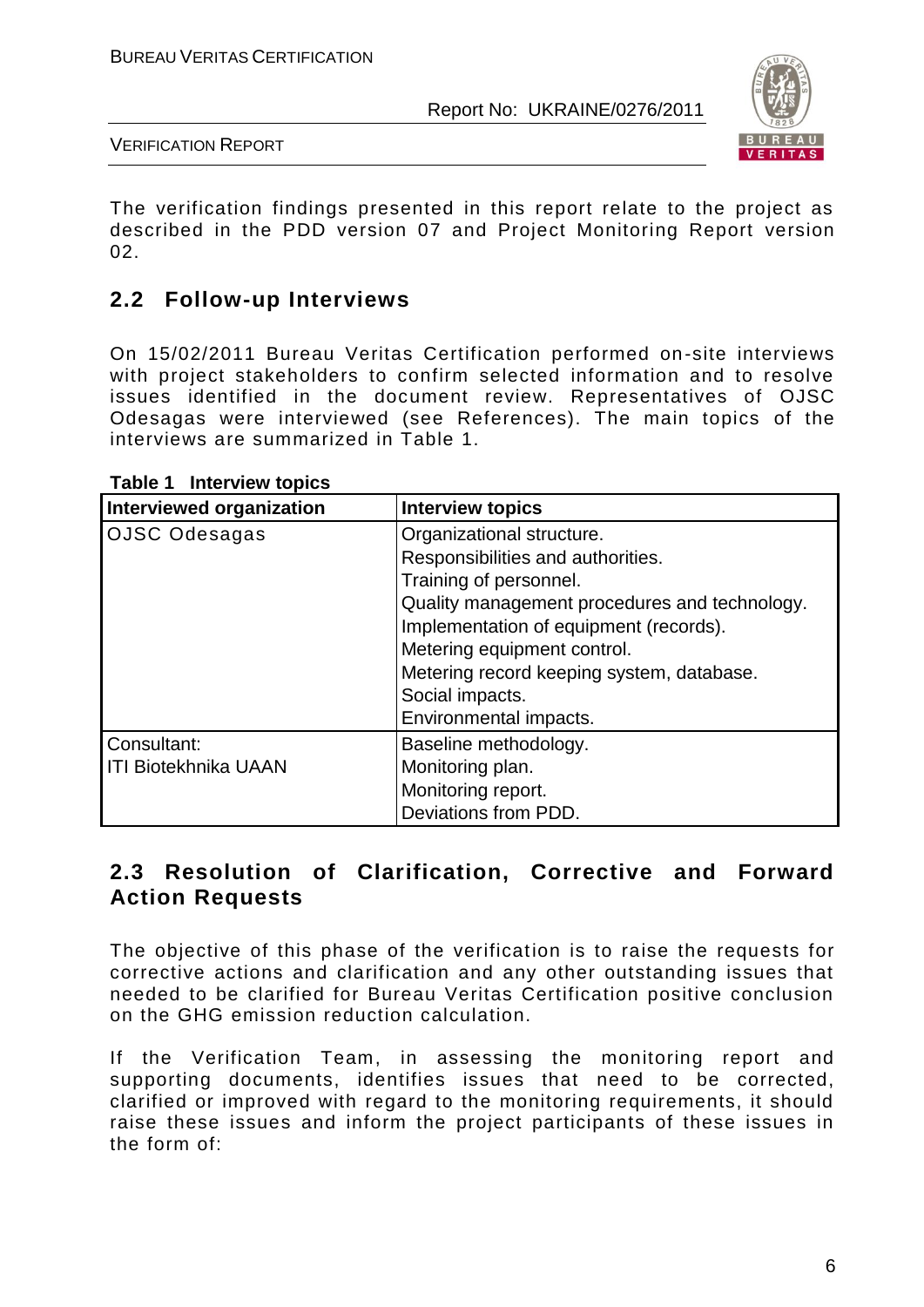

VERIFICATION REPORT

(a) Corrective action request (CAR), requesting the project participants to correct a mistake that is not in accordance with the monitoring plan;

(b) Clarification request (CL), requesting the project participants to provide additional information for the AIE to assess compliance with the monitoring plan;

(c) Forward action request (FAR), informing the project participants of an issue, relating to the monitoring that needs to be reviewed during the next verification period.

To guarantee the transparency of the verification process, the concerns raised are documented in more detail in the verification protocol in Appendix A.

# **3 VERIFICATION CONCLUSIONS**

In the following sections, the conclusions of the verification are stated.

The findings from the desk review of the original monitoring documents and the findings from interviews during the follow up visit are described in the Verification Protocol in Appendix A.

The Clarification, Corrective and Forward Action Requests are stated, where applicable, in the following sections and are further documented in the Verification Protocol in Appendix A. The verification of the Project resulted in 3 Corrective Action Requests and 1 Clarification Request.

The number between brackets at the end of each section corresponds to the DVM paragraph.

# **3.1 Project approval by Parties involved (90-91)**

Written project approval by Ukraine and Denmark has been issued by the NFP of that Party when submitting the first verification report to the secretariat for publication in accordance with paragraph 38 of the JI guidelines, at the latest. (see Reference)

The abovementioned written approval is unconditional.

# **3.2 Project implementation (92-93)**

OJSC Odesagas is the company uniting gas supply facilities of 26 districts in Odessa region and gas supply facility in Odessa, and providing natural gas transportation and supply to industrial and domestic consumers.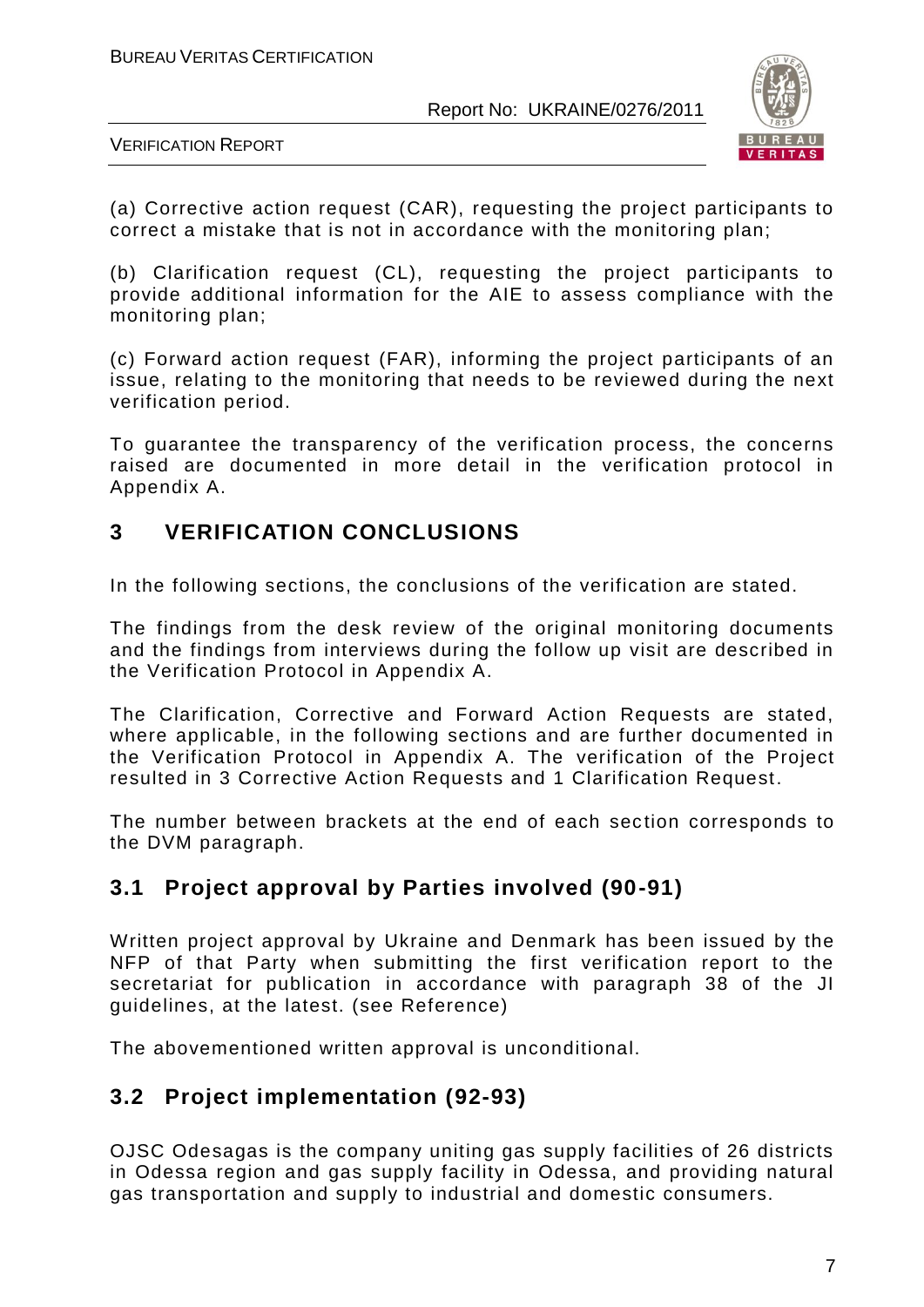

VERIFICATION REPORT

Total length of distribution gas pipeline of high (12Mpa – 0,6 Mpa), middle (0,3 Mpa) and low (0,005 Mpa) pressure is 4579 km. 2625 km is at property of OJSC "Odesagas". Average annual of transported gas reaches 2861718 thou. M3. The existing structure of gas transportation tariffs doesn"t consider amortization and development needs of gas companies. They suffer from lack of funds required for gas network repairs and upgrading, procurement of equipment, spear parts and materials resulting in increase of gas leaks at OJSC «Odesagas» facilities.

Motivated by the Regulations on gas network safe operation in Ukraine based primarily on safety concerns, at the beginning of project in the year 2005 OJSC "Odesagas" just detects leaks using detectors with the purpose to avoid emergency and explosions. Measurement of leaks is not required, and measurement instruments are not available. Theoretical calculations of emission volume based on executed measurements of methane losses as a result of leakage at shutters and flanges' connections for OJSC «Odesagas» are equal as 41 mln. m3 of estimate leaks per annum.

The purpose of the project is reduction of natural gas leakage at gas transport and gas distribution infrastructure of JSC Odesagas. The main sources of leakage are switch mechanisms (bolts, cocks, valves), flange and threaded joints of gas pipelines of JSC Odesagas in the amount of 11 174 pieces.

Within project scope, advanced sealant materials will be applied for repair of identified leaks to replace the current practice of maintenance and repair of networks, namely using rubberized asbestos fabric gaskets and cotton fiber stuffing with oil tightening with asbestos-graphite compound resulting in increased leaks and methane emissions into the atmosphere. In addition to reducing emissions, project reduces natural gas losses (therefore, financial losses) producing environmental benefits and contributing to safety requirements, and will reduce emergency risk, especially applied for household gas regulators and street surface facilities.

The project activity involves:

Introduction and use of directed inspection and maintenance (DI&M) at flanged, threaded joints and shut-down devices of OJSC "Odesagas" as the most advanced and efficient practice allowing both leak detection and measurement (i.e. quantification of gas losses) as a tool for justification efficient repairs and prioritization of leaks to be repaired as this is important at shortage of funds. This includes procurement of advanced leak detection and measurement equipment, training of staff, development of monitoring map for each shut-down device, specifying list of equipment components to be examined on regular basis, establishment of data -base for leak data collection and storage, and internal auditing and QA/QS system to eliminate and register methane leaks.

Leak detection and measurement: leakage monitoring system at flanged, threaded joints and shut-down devices of OJSC "Odesagas"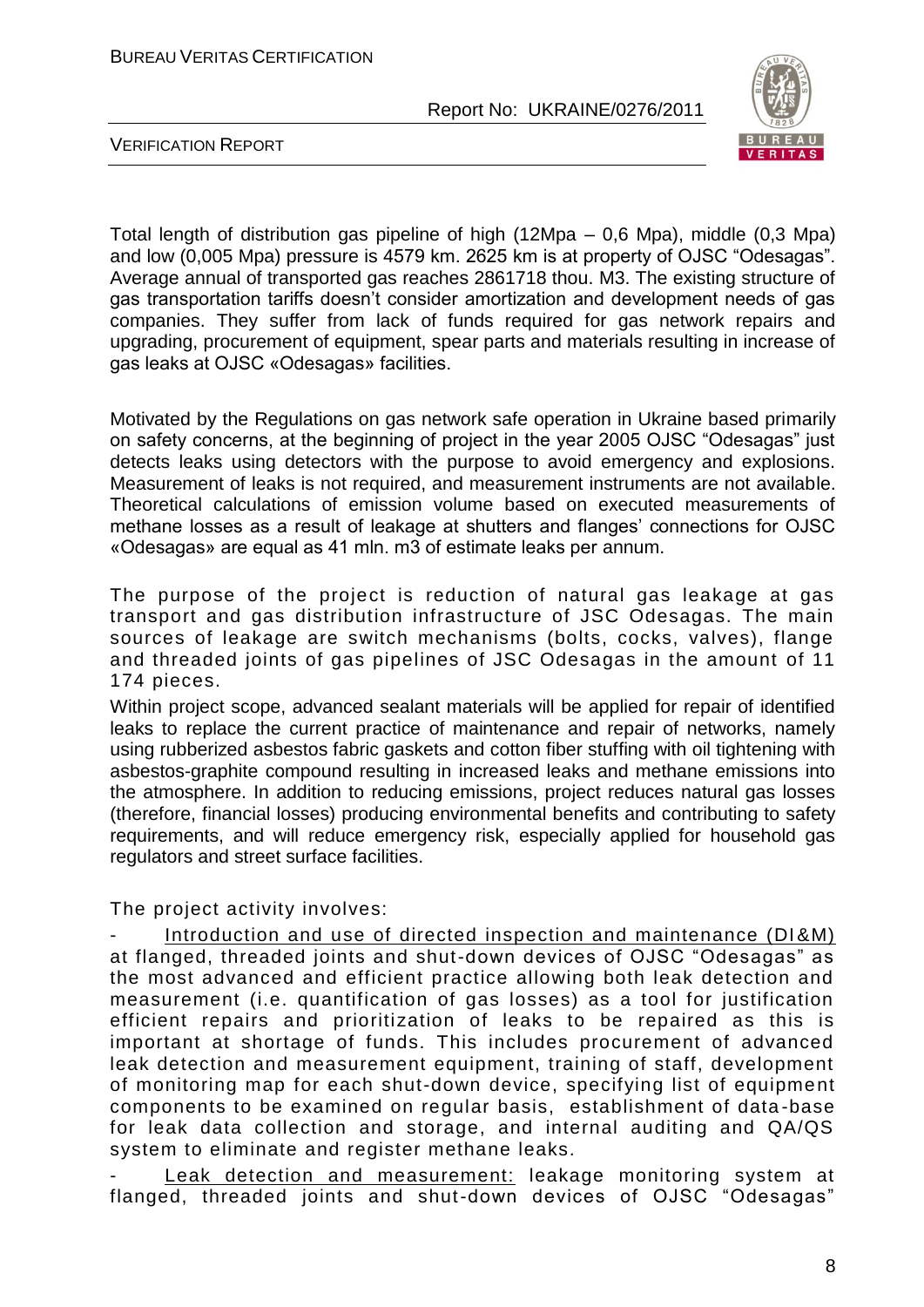

VERIFICATION REPORT

including eliminated leaks (repaired equipment components) will be implemented on a scheduled (once in four days or once a week – subject to equipment type; once for the year for equipment of apartments and houses) basis by specially trained staff. Each component will be surveyed, identified leaks will be tagged and their amounts will be measured and recorded in the database.

Repair of all identified leaks: repairs of the equipment with leaks within the scope of this project will range from tightening of block valves and flanges, use of advanced sealants and stuffing to major overhaul and replacement of pressure regulators safety valves and piston rods. Repairs will be regularly surveyed as component of standard monitoring program (see above) to ensure they are not leak sources.

Project duration is not limited since the DI&M and monitoring programmes are aimed to become an integrated part of OJSC «Odesagas» production and business practices. CO2e emission reductions will be claimed for period 22 years as per modalities and procedures of Joint Implementation Mechanism.

According PDD version 7 the project boundary include the methane leakage places as a result non-hermetic flanged, threaded joints and shutdown devices of gas distribution pipeline in Odessa and Odessa region. Total project boundary was included 11174 shut-down devices. During 2005 – 2010 years at the frame of project was off-planed repaired and changed 11165 shut-down devices. During monitoring period was offschedule repaired and changed 9 shut-down devices. List of all repaired (changed) shut-down devices during monitoring period are in the Annex A to the Monitoring Report.

Repaired (packaged, replaced) during 2005-2011 years shut down devices are regularly checked as a part of a standard monitoring program to make sure they have not become the source of leakage again.

According to Monitoring Plan in PDD version 07 the regular repairs оf the shut down devices are done once per year, technical maintenance – once per half year.

Methane leakage volumes received in the result of measurements on the repairing shut down devices are not exceeding the methane leakage volumes, which was measured after the first repair of equipment.

The implementation status of the project is fully operational during the whole monitoring period, which is 01/02/2011 - 30/04/2011.

#### **3.3 Compliance of the monitoring plan with the monitoring methodology (94-98)**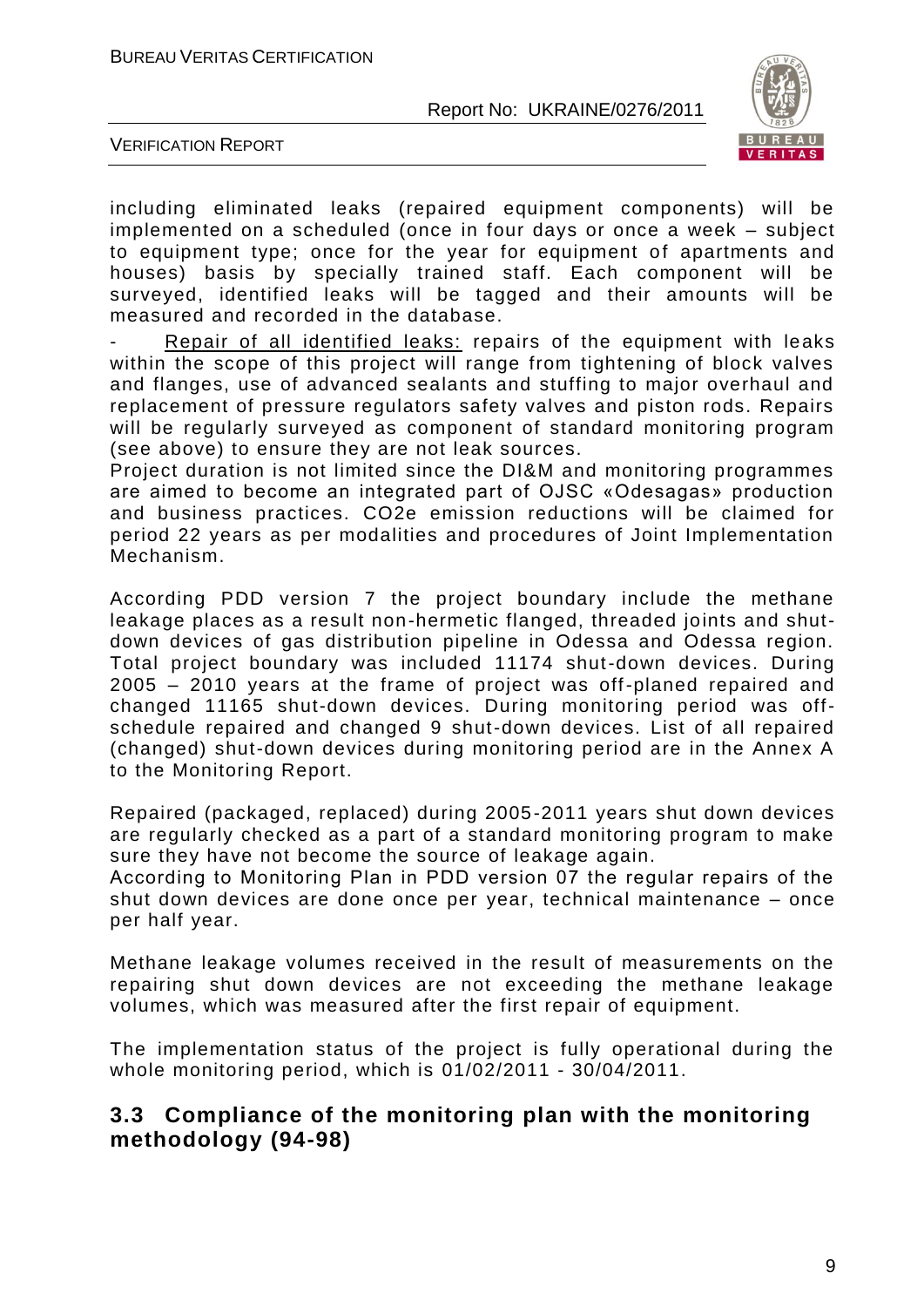

VERIFICATION REPORT

The monitoring occurred in accordance with the monitoring plan included in the PDD regarding which the determination has been deemed final and is so listed on the UNFCCC JI website.

For calculating the emission reductions or enhancements of net removals, key factors, influencing the baseline emissions or net removals and the activity level of the project and the emissions or removals as well as risks associated with the project were taken into account, as appropriate.

Data sources used for calculating emission reductions or enhancements of net removals are clearly identified, reliable and transparent.

Emission factors, including default emission factors, are selected by carefully balancing accuracy and reasonableness, and appropriately justified of the choice.

The calculation of emission reductions or enhancements of net removals is based on conservative assumptions and the most plausible scenarios in a transparent manner.

# **3.4 Revision of monitoring plan (99-100)**

Not applicable.

## **3.5 Data management (101)**

Control and monitoring system consists of three parts:

1) Measurements of methane leakage value before the rehabilitation (hermetization) of the object;

2) Measurements of methane leakage value after the rehabilitation (hermetization) of the object;

3) Archiving and processing of obtained results.

To measure leakage volume of natural gas it was decided to use the method based on the Calibrated Bag Technology described in the approved baseline strategy AM0023 "Reduction of natural gas leakage at compressor and gas distribution stations of main gas lines". One of the problems incurred by using this method is difficult accounting of the volume of the valves measurements are done on, and of the initial air volume upon determination of gas volume received in the bag.

In order to ensure successful implementation of a project and the credibility and verifiability of the emissions reductions achieved, the project must have a well-defined management and operational system.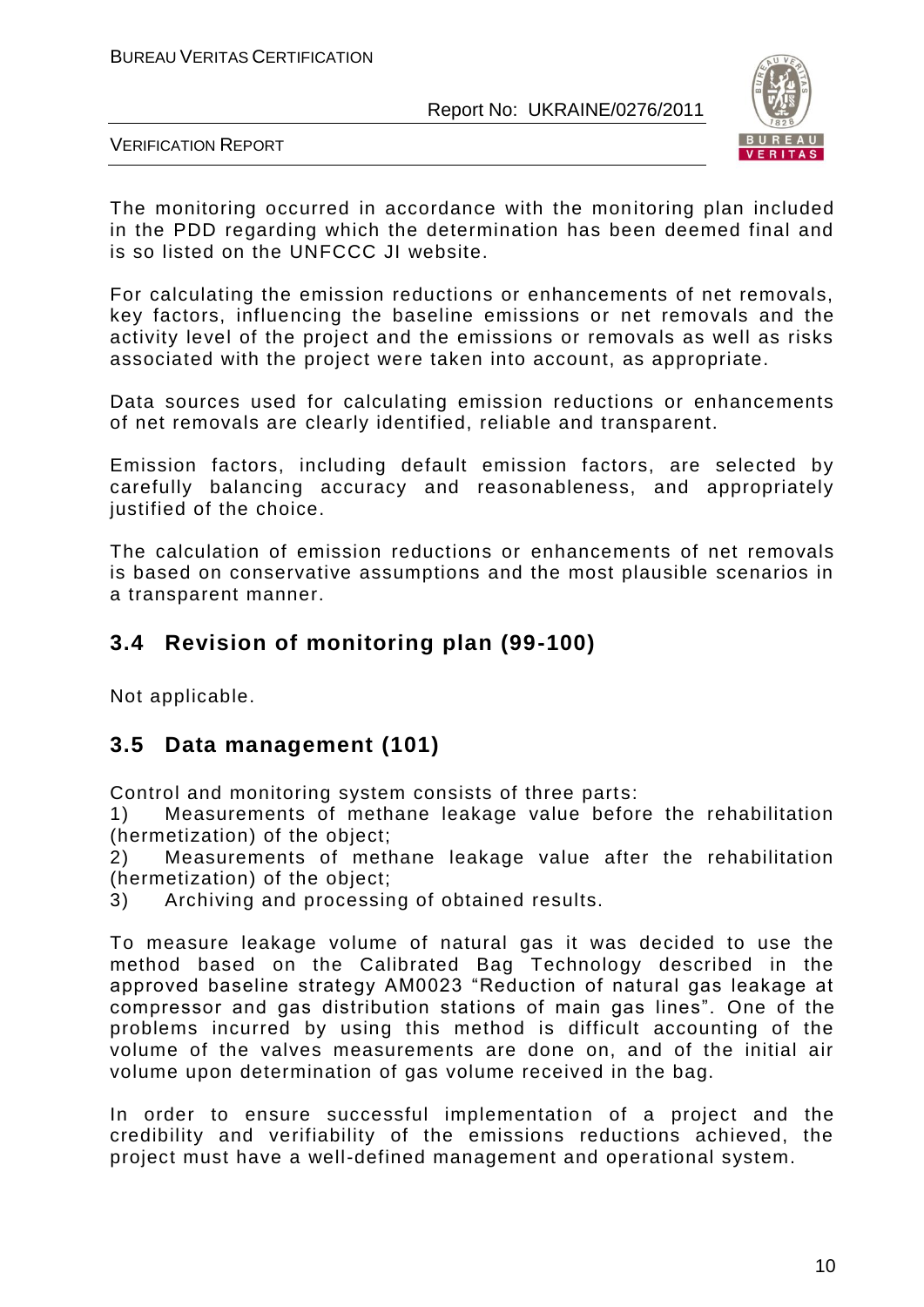

VERIFICATION REPORT

Systems of administration, management and control of OJSC Odesagas are organized in accordance with the laws of Ukraine. The audit team knows the laws required for project implementation. The team has been provided with equipment descriptions and technological instructions. Operational instructions are in place. Inspection schedules are duly agreed as provided for by requirements of the law of Ukraine.

#### *Third parties involved*

SE "Analitgas-Service" is authorized to conduct of verification and calibration of the measurement devices.

#### *Operational team*

Coordination of work of all departments and services of OJSC Odesagas concerning project implementation is done by specially created Working team. The structure of Working team is shown on the Picture 1.



Pic. 1 Structure of Working team

Sergiy Oleksandrovych Stryzhak and Lyudmyla Andriyivna Kulbida are responsible for collection of all information provided for by monitoring plan, and for making all necessary settlements. Archiving of all received information in the result of measurements and settlements is done under guidance of Kateryna Sergiyivna Burova. The head of working team (Nataliya Genadiyivna Orlova) on the basis of received information determines plan of measures under the Project and scope of resources required. Technical maintenance of the Project is carried out by Dmytro Moyseyovych Oks and Yevgen Viktorovych Kurkin. Control of data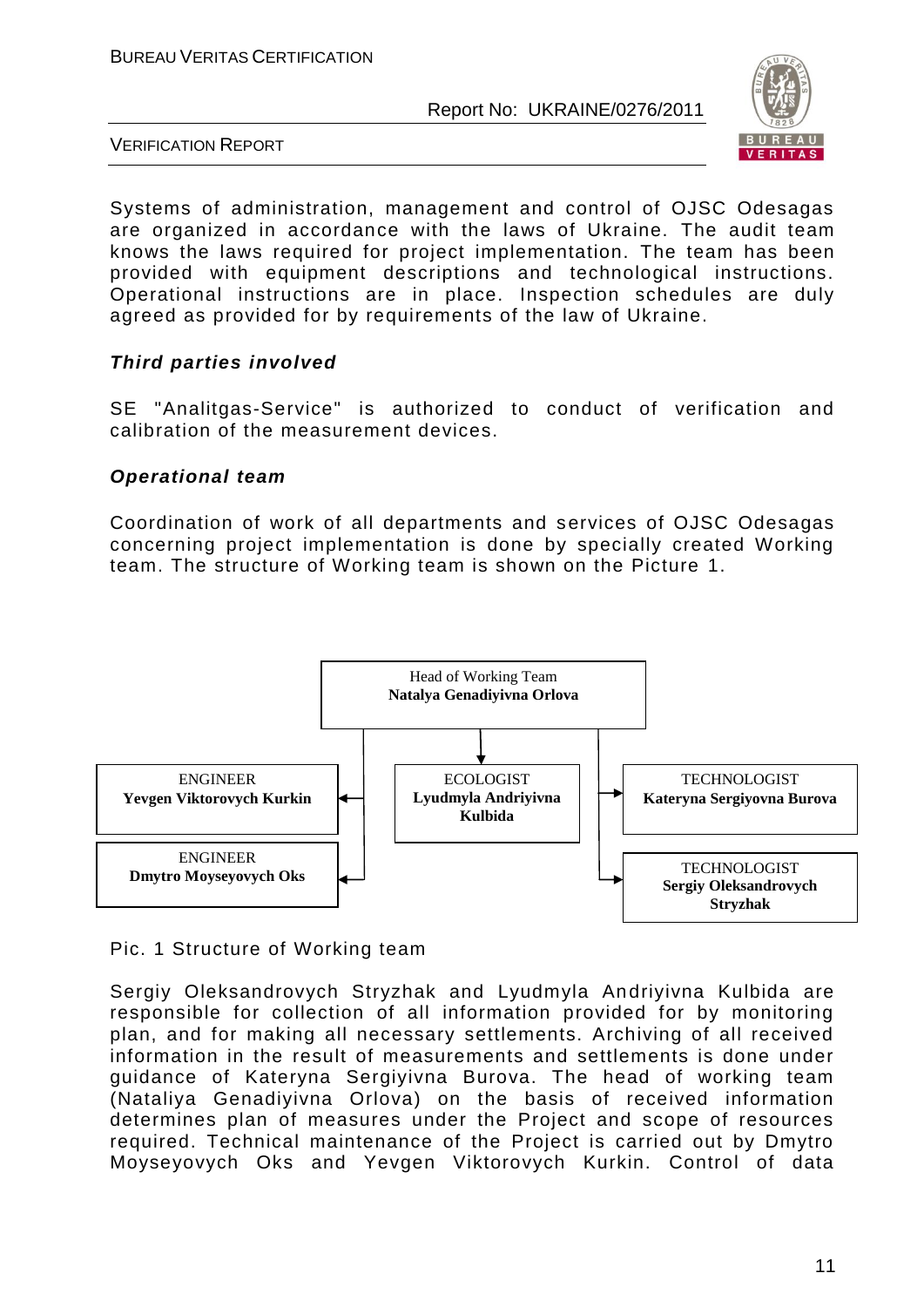

VERIFICATION REPORT

collection and processing and execution of Monitoring Report are done by ITI Biotekhnika UAAN.

#### *Environmental impact*

No environmental and social indicators are defined in the monitoring plan. The auditor team on site met a sample of local stakeholders. They expressed their deep appreciations for the project. As the project has brought sustainable development in to Odessa Region by means of implementation of activities for natural gas leaks reduction as well as improving of living comfort for population through improving of gas supply quality and safety, it will also have positive environmental impact.

## **3.6 Verification regarding programs of activities (102-110)**

Not applicable.

#### **4 VERIFICATION OPINION**

Bureau Veritas Certification has performed the 5<sup>th</sup> periodic for the period of 01/02/2011 - 30/04/2011 verification of the "Reduction of Methane Emissions at Flanged, Threaded Joints and Shut-down Devices of OJSC "Odesagas" Equipment" located in Odesa, Ukraine, which applies the JI Specific Approach. The verification was performed on the basis of UNFCCC criteria and host country criteria and also on the criteria given to provide for consistent project operations, monitoring and reporting.

The verification consisted of the following three phases: i) desk review of the project design and the baseline and monitoring plan; ii) follow -up interviews with project stakeholders; iii) resolution of outstanding issues and the issuance of the final verification report and opinion.

The management of OJSC Odesagas is responsible for the preparation of the GHG emissions data and the reported GHG emissions reductions of the project on the basis set out within the project Monitoring and Verification Plan indicated in the final PDD version 07. The development and maintenance of records and reporting procedures in accordance with that plan, including the calculation and determination of GHG emission reductions from the project, is the responsibility of the management of the project.

Bureau Veritas Certification verified the Project Monitoring Report version 02 for the reporting period as indicated below. Bureau Veritas Certification confirms that the project is implemented as per determined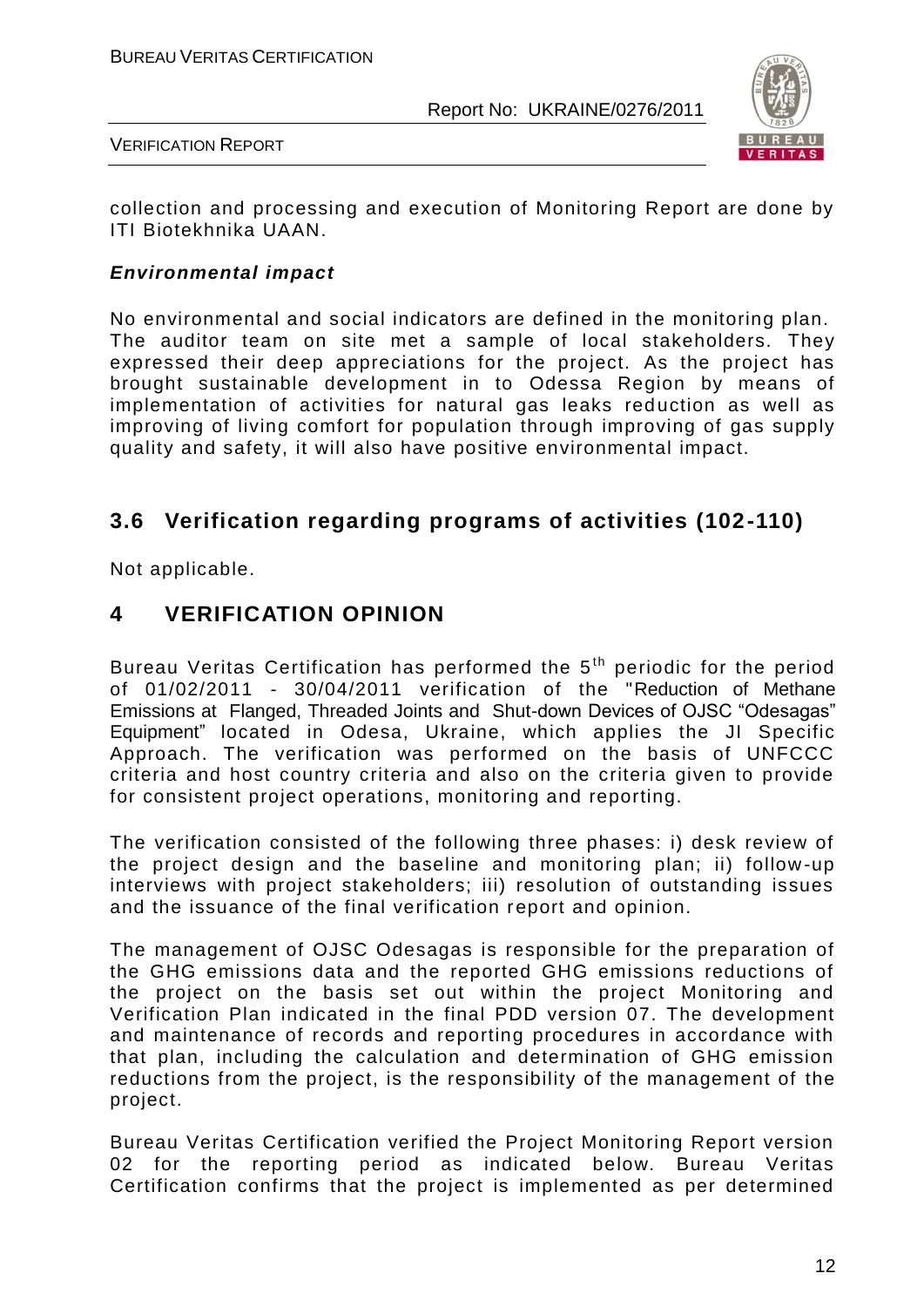

VERIFICATION REPORT

changes. Installed equipment being essential for generating emission reduction runs reliably and is calibrated appropriately. The monitoring system is in place and the project is generating GHG emission reductions.

Bureau Veritas Certification can confirm that the GHG emission reduction is calculated without material misstatements. Our opinion relates to the project"s GHG emissions and resulting GHG emissions reductions reported and related to the approved project baseline and monitoring, and its associated documents. Based on the information we have seen and evaluated, we confirm the following statement:

Reporting period: From 01/02/2011 to 30/04/2011

| Baseline emissions         | : 157284 | t CO <sub>2</sub> equivalents. |
|----------------------------|----------|--------------------------------|
| Project emissions          | : 4045   | t CO <sub>2</sub> equivalents. |
| <b>Emission Reductions</b> | : 153239 | t CO <sub>2</sub> equivalents. |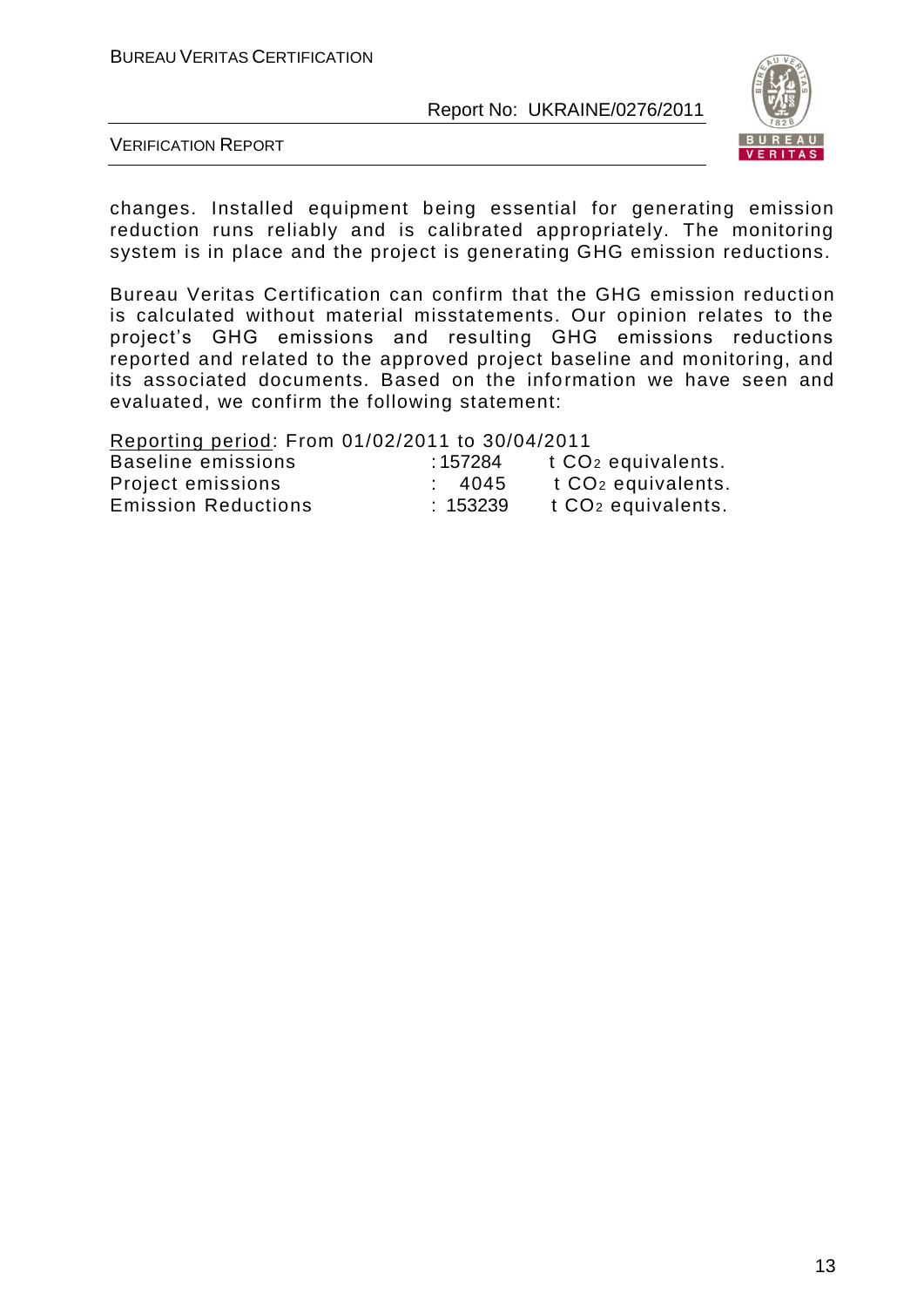

VERIFICATION REPORT

# **5 REFERENCES**

#### **Category 1 Documents:**

Documents provided by PFC, LTD that relate directly to the GHG components of the project.

- /1/ PDD, version 07, as of April 30, 2010
- /2/ Monitoring Report, version 01, dated 04.05.2011
- /3/ Monitoring Report, version 02, dated 06.05.2011
- /4/ Determination Report of Bureau Veritas Certification Holding SAS dated 15.05.2010
- /5/ Letter of Approval, National Environmental Investment Agency of Ukraine, No. 737/23/7as of 07.06.2010.
- /6/ Letter of Approval, Ministry of Climate and Energetics of Denmark and Energy Agency of Denmark № 1602/1102-0041 as of 01.06.2010

#### **Category 2 Documents:**

Background documents related to the design and/or methodologies employed in the design or other reference documents.

- /1/. Instruction for expluatation gas-analyzer Severin SR-5
- /2/. Severin SR-5 form
- /3/. calibration warrant of Severin SR-5 N 041020010, by 23.12.09
- /4/. calibration warrant of Severin SR-5 N 041020009, by 12.03.10
- /5/. state metrological attestation warrant of gas-analyzer Severin SR-5 N041020010 by 10.12.08
- /6/. Severin SR-5 N041020010 form, back side
- /7/. Severin SR-5 N041020009 form, back side
- /8/. thermometer TL C-4 form
- /9/. passport of Thermometer TL C-4 form, by 25.10.10
- /10/. second-counter with passport, January 1978
- /11/. D-59-N barometer operation manual, by 17.06.04
- /12/. calibration warrant of barometer D-59-N, by 27.09.08
- /13/. calibration warrant of barometer D-59-N, by 15.12.09
- /14/. sheet of mesuring by unplanned work for capsulation gas-switchers, flange and screw-joint connection JSC "Odessa-gaz", March 2010
- /15/. Sheet of mesuring by unplanned work for capsulation gas-switchers, flange and screw-joint connection OJSC "Odessagaz", April 2011
- /16/. order about Kyoto workgroup creation, by 12.01.05
- /17/. program of beginning monitorig measures for switc-off station and gas-dealing networks JSC "Odessa-gaz", at GDS-075, Melytopolskaya str. 1, by 02.04.05
- /18/. program of beginning monitorig measures for switc-off station and gas-dealing networks JSC "Odessa-gaz", at GDS-075, Melytopolskaya str. 1, by 12.06.06
- /19/. program of beginning monitorig measures for switc-off station and gas-dealing networks JSC "Odessa-gaz", at GDS-075, Melytopolskaya str. 1, by 25.06.07
- /20/. program of beginning monitorig measures for switc-off station and gas-dealing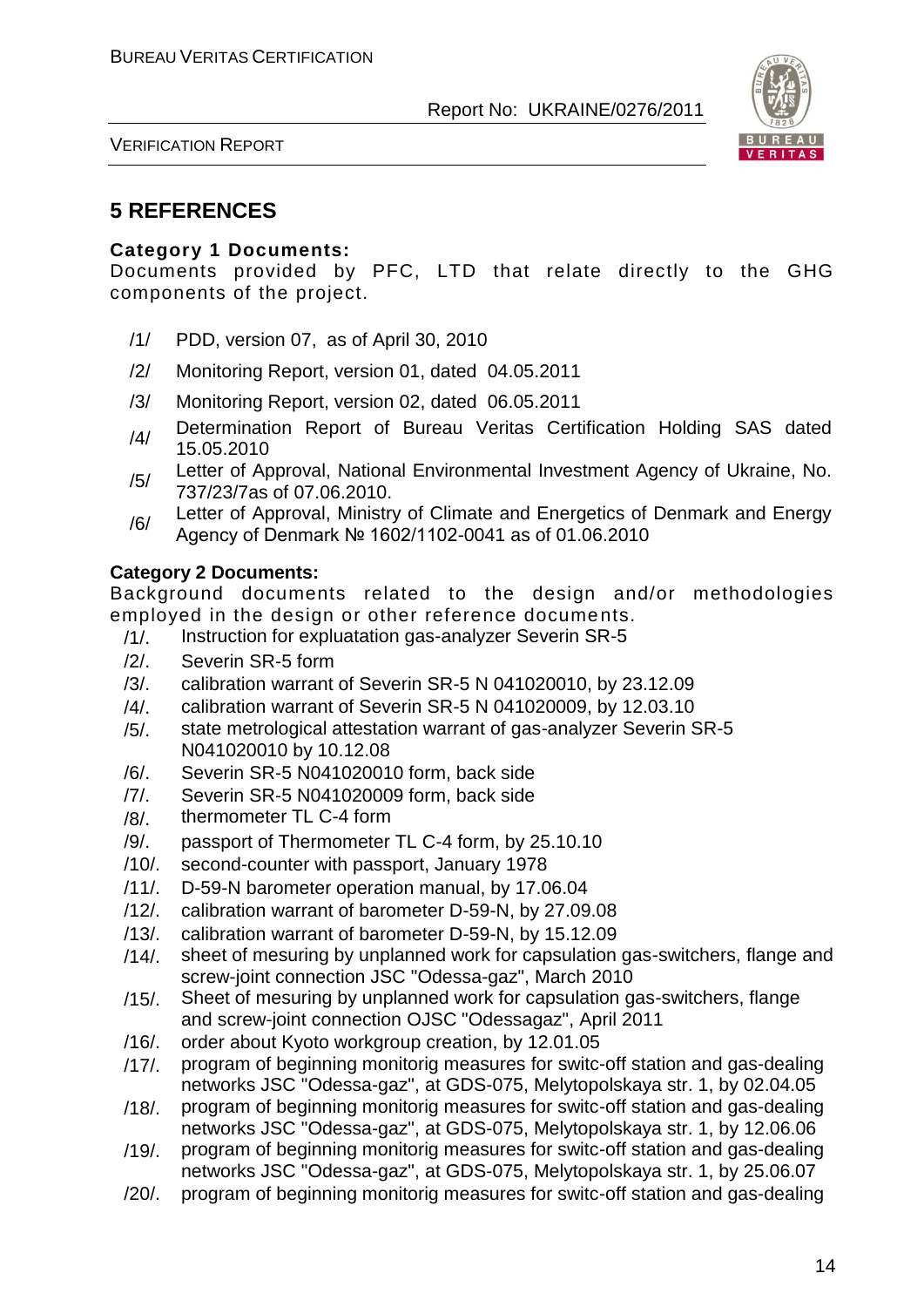

VERIFICATION REPORT

| $/21/$ . | networks JSC "Odessa-gaz", at GDS-075, Melytopolskaya str. 1, by 10.06.08<br>program of beginning monitorig measures for switc-off station and gas-dealing<br>networks JSC "Odessa-gaz", at GDS-075, Melytopolskaya str. 1, by 15.06.09 |
|----------|-----------------------------------------------------------------------------------------------------------------------------------------------------------------------------------------------------------------------------------------|
| $/22/$ . | program of beginning monitorig measures for switc-off station and gas-dealing<br>networks JSC "Odessa-gaz", at GDS-075, Melytopolskaya str. 1, by 4.06.10                                                                               |
| $/23/$ . | program of beginning monitorig measures for switc-off station and gas-dealing<br>networks JSC "Odessa-gaz", at GDS-073, 3rd Stupenchatiy 6 alley, by 5.04.10                                                                            |
| $/24/$ . | program of beginning monitorig measures for switc-off station and gas-dealing<br>networks JSC "Odessa-gaz", at GDS-044, Lokomotivnaya str. 25, by 6.04.10                                                                               |
| $/25/$ . | gas-damper, corner of Jukovskogo and Pol'skaya str.                                                                                                                                                                                     |
| $/26/$ . | passport of gas-dumper on corner of Jukovskogo and Polskaya str.                                                                                                                                                                        |
| $/27/$ . | Manometer D-59-N in work                                                                                                                                                                                                                |
| $/28/$ . | gas-damper in manhole, corner of Jukovskogo and Pol'skaya str.                                                                                                                                                                          |
| $/29/$ . | Leakage-measuring device                                                                                                                                                                                                                |
| $/30/$ . | gas-damper in manhole, corner of Jukovskogo and Pol'skaya str.                                                                                                                                                                          |
| $/31/$ . | manhole with gas-dumper, corner of Jukovskogo and Polskaya str.                                                                                                                                                                         |
| $/32/$ . | gas-damper in manhole, corner of Jukovskogo and Pol'skaya str.                                                                                                                                                                          |
| $/33/$ . | gas dumper, corner Bunina and Polskaya str.                                                                                                                                                                                             |
| $/34/$ . | gas-damper with canceller in manhole, corner of Jukovskogo and Pol'skaya str.                                                                                                                                                           |
| $/35/$ . | gas-damper in manhole, corner of Jukovskogo and Pol'skaya str.                                                                                                                                                                          |
| $/36/$ . | Leakage-measuring device                                                                                                                                                                                                                |
| $/37/$ . | gas dumper in manhole in sity square, near Deribasovskaya str                                                                                                                                                                           |
| $/38/$ . | gas dumper in manhole in sity square, near Deribasovskaya str                                                                                                                                                                           |
| $/39/$ . | gas dumper Balkovaya 110 str.                                                                                                                                                                                                           |
| $/40/$ . | gas dumper Balkovaya 110 str.                                                                                                                                                                                                           |
| $/41/$ . | gas dumper Balkovaya 110 str.                                                                                                                                                                                                           |
| $/42/$ . | gas dumper in can, Prohorovskaya str.                                                                                                                                                                                                   |
| $/43/$ . | gas dumper during cheking tight joint, Melnitskaya str.                                                                                                                                                                                 |
| $/44/$ . | gas dumper at gas shut-down station                                                                                                                                                                                                     |
| /45/.    | gas dumper at gas shut-down station                                                                                                                                                                                                     |
| /46/.    | gas dumper at gas shut-down station                                                                                                                                                                                                     |
| /47/.    | gas dumper at gas shut-down station, cheking tight joint                                                                                                                                                                                |
| /48/.    | dumper at the gas shut-down station, new joint scaling strip                                                                                                                                                                            |
| /49/.    | gas cock at corner Zaporogskaya and B. Khmelnitskogo str.                                                                                                                                                                               |
| $/50/$ . | gas dumper with controller in can, Zaporogskaya str.                                                                                                                                                                                    |
| $/51/$ . | gas controller in can, Zaporogskaya str.                                                                                                                                                                                                |
| $/52/$ . | gas dumpers in manhole, Mar. Malynovskiy str.1                                                                                                                                                                                          |
| $/53/$ . | report of monitoring leakages                                                                                                                                                                                                           |
|          |                                                                                                                                                                                                                                         |
|          | <b>Persons interviewed:</b>                                                                                                                                                                                                             |

List persons interviewed during the verification or persons that contributed with other information that are not included in the documents listed above.

/1/ Vitaliy Oleksandrovych Gerasymenko – the executive director of OJSC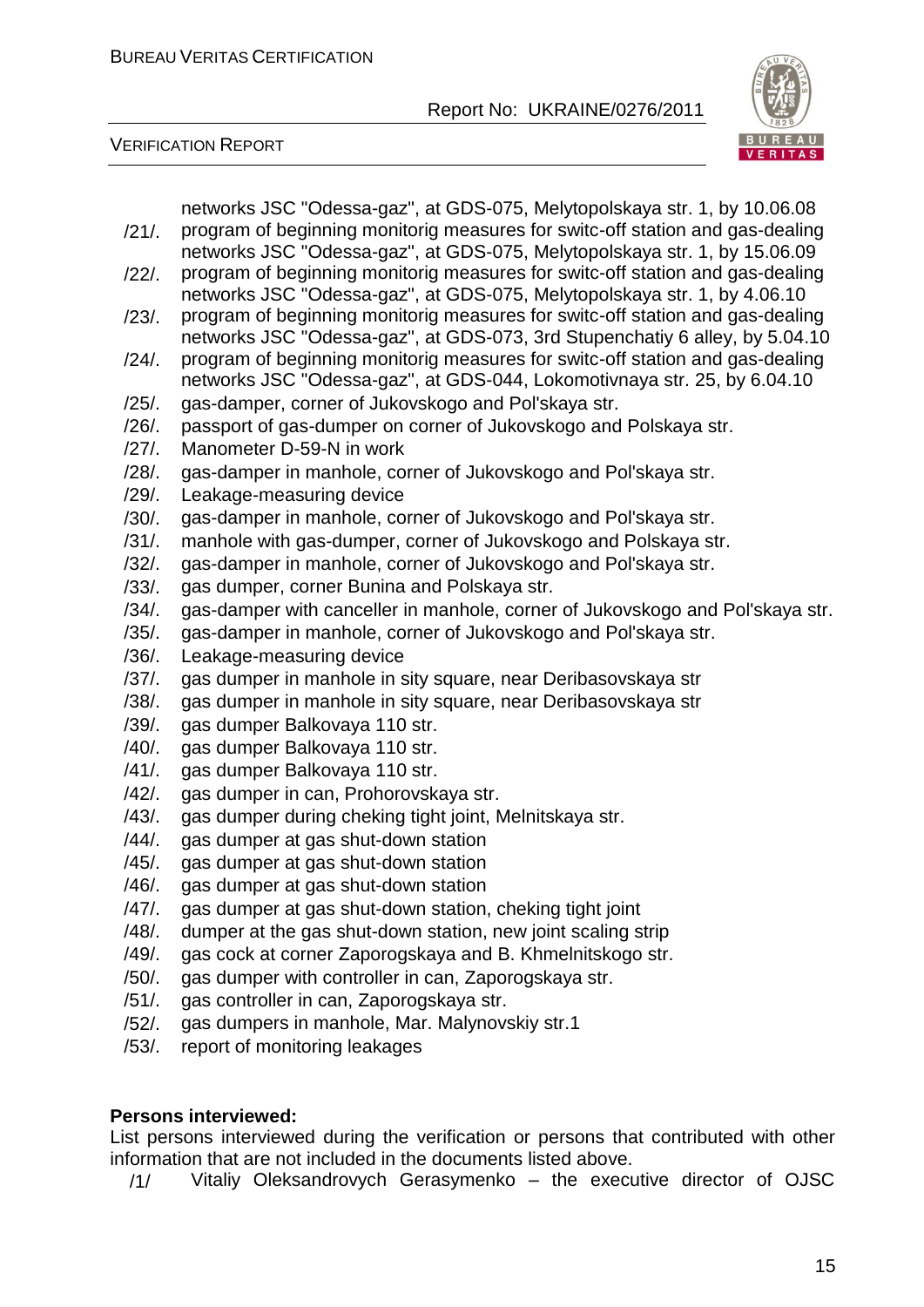

VERIFICATION REPORT

Odesagas

- /2/ Yakiv Lvovych Zatynaiko the chief engineer of OJSC Odesagas
- /3/ Natalya Genadiyivna Orlova VTV head of OJSC Odesagas
- /4/ Dmytro Moyseyovych Oks head of VTV UEGG in Odessa of OJSC Odesagas
- /5/ Lyudmyla Andriyivna Kulbida the LOP engineer of OJSC Odesagas
- /6/ Kateryna Sergiyivna Burova the VTV engineer of OJSC Odesagas
- /7/ Sergiy Oleksandrovych Stryzhak head of SEUG and DV UEGG in Odessa of OJSC Odesagas
- /8/ V.Ya. Khodorchuk scientist, secretary of ITI Biotekhinka UAAN.
- /9/ V.I. Dorovskykh head of laboratory of ITI Biotekhinka UAAN, candidate of technical sciences
- /10/ M.K. Tsvigovsky deputy head of department of ITI Biotekhinka UAAN, candidate of technical sciences
- /11/ Vyacheslav Vitaliyevych Ivchuk Chief engineer of Odessa Interdistrict **Department**
- /12/ Sergiy Mykolayovych Korzhov Chief engineer of Ananyev department
- /13/ Valeriy Ivanovych Yakimchuk Chief engineer of Berezivsky department
- /14/ Oleksandr Terentiyovych Ivanov Chief engineer of Bolgrad department
- /15/ Oleksandr Mykolayovych Zhebrovsky Chief engineer of Ivanivsky department
- /16/ Oleksandr Leontiyovych Bogovyk Chief engineer of Ovidiopil department
- $/17/$  Andriy Oleksiyovych Shyshovsky Head of permanent commission for realization of regulatory policy of Odessa municipal council
- $/18/$  Anatoliy Yuriyovych Ivanov Deputy head of commission for fuel and power complex, energy saving and utility complex issues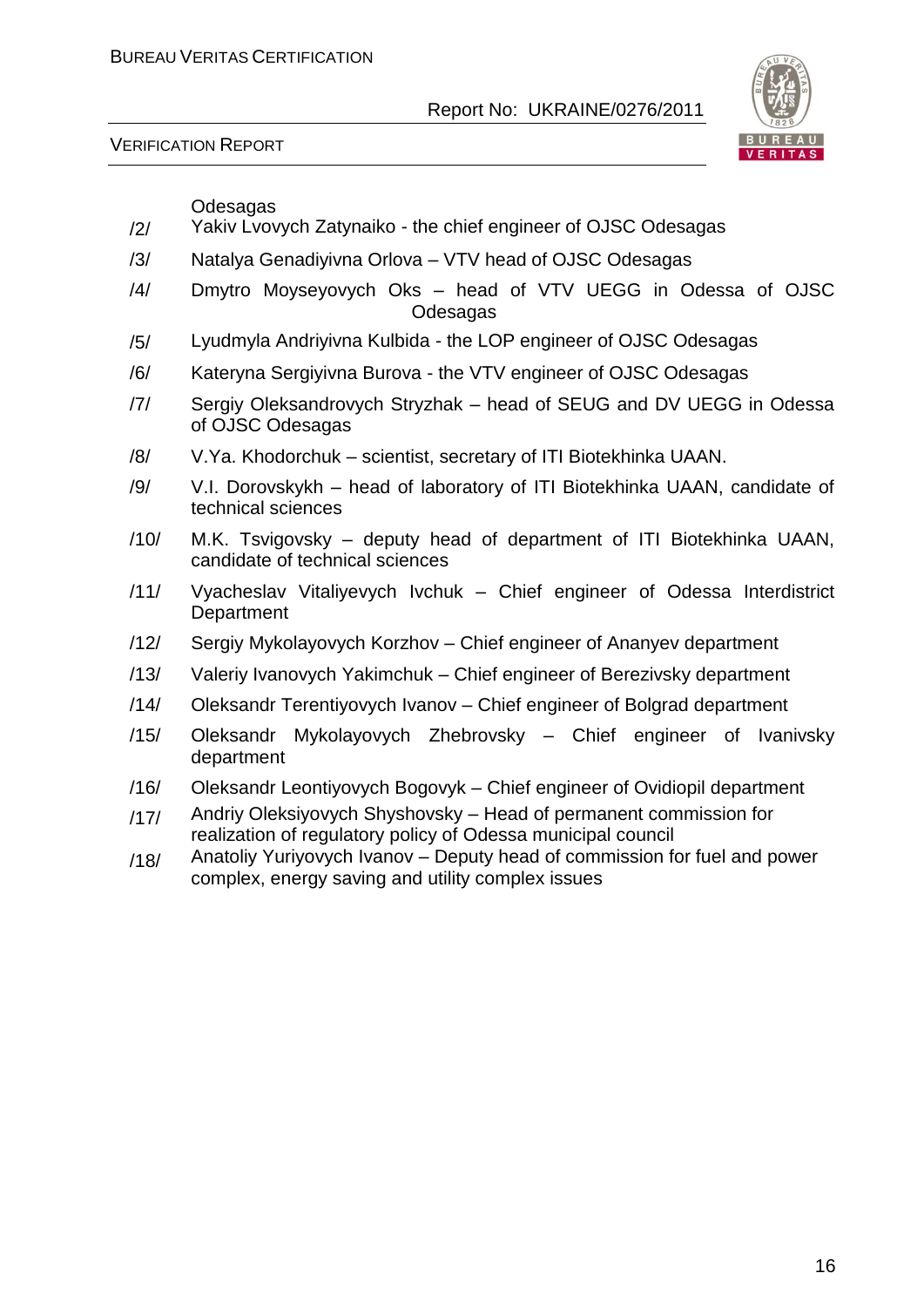

#### VERIFICATION REPORT

#### **VERIFICATION PROTOCOL**

**Check list for verification, according to the JOINT IMPLEMENTATION DETERMINATION AND VERIFICATION MANUAL (Version 01)**

| <b>DVM</b><br><b>Paragraph</b> | <b>Check Item</b>                                                                                                                                                                                                                                                              | <b>Initial finding</b>                                                                                                                                                                                                                                                          | <b>Action requested to</b><br>project<br>participants                                                                                                                                                                          | <b>Review of project</b><br>Participants' action | <b>Conclusion</b> |
|--------------------------------|--------------------------------------------------------------------------------------------------------------------------------------------------------------------------------------------------------------------------------------------------------------------------------|---------------------------------------------------------------------------------------------------------------------------------------------------------------------------------------------------------------------------------------------------------------------------------|--------------------------------------------------------------------------------------------------------------------------------------------------------------------------------------------------------------------------------|--------------------------------------------------|-------------------|
|                                | <b>Project approvals by Parties involved</b>                                                                                                                                                                                                                                   |                                                                                                                                                                                                                                                                                 |                                                                                                                                                                                                                                |                                                  |                   |
| 90                             | Has the NFPs of at least one Party involved,<br>other than the host Party, issued a written<br>project approval when submitting the first<br>verification report to the secretariat for<br>publication in accordance with paragraph 38<br>of the JI guidelines, at the latest? | The project<br>has<br>been<br>approved by both NFPs.<br>The Letters of Approval<br>were presented<br>to the<br>verification team. Letters of<br>Approval by both Parties<br>were submitted to<br>the<br>secretariat on the<br>final<br>determination stage.                     | N/a                                                                                                                                                                                                                            | N/a                                              | OK.               |
| 91                             | Are all the written project approvals by<br>Parties involved unconditional?                                                                                                                                                                                                    | Yes, all the written project<br>approvals<br>by<br>Parties<br>involved are unconditional.                                                                                                                                                                                       | N/a                                                                                                                                                                                                                            | N/a                                              | OK                |
| <b>Project implementation</b>  |                                                                                                                                                                                                                                                                                |                                                                                                                                                                                                                                                                                 |                                                                                                                                                                                                                                |                                                  |                   |
| 92                             | project been implemented in<br>Has the<br>accordance with the PDD regarding which<br>the determination has been deemed final and<br>is so listed on the UNFCCC JI website?                                                                                                     | Yes, the project has been<br>implemented<br>in.<br>accordance with the PDD,<br>which is<br>listed on the<br>UNFCCC JI website.<br>The project objective is<br>reduction of natural gas<br>(methane) leaks as a result<br>leakage at flanged,<br>of<br>threaded joints and shut- | During monitoring<br>period was off-<br>schedule repaired and<br>changed 9 shut-down<br>devices. List of all<br>repaired (changed)<br>shut-down devices<br>during monitoring<br>period are in the Annex<br>A to the Monitoring | Issue is closed.                                 | OK                |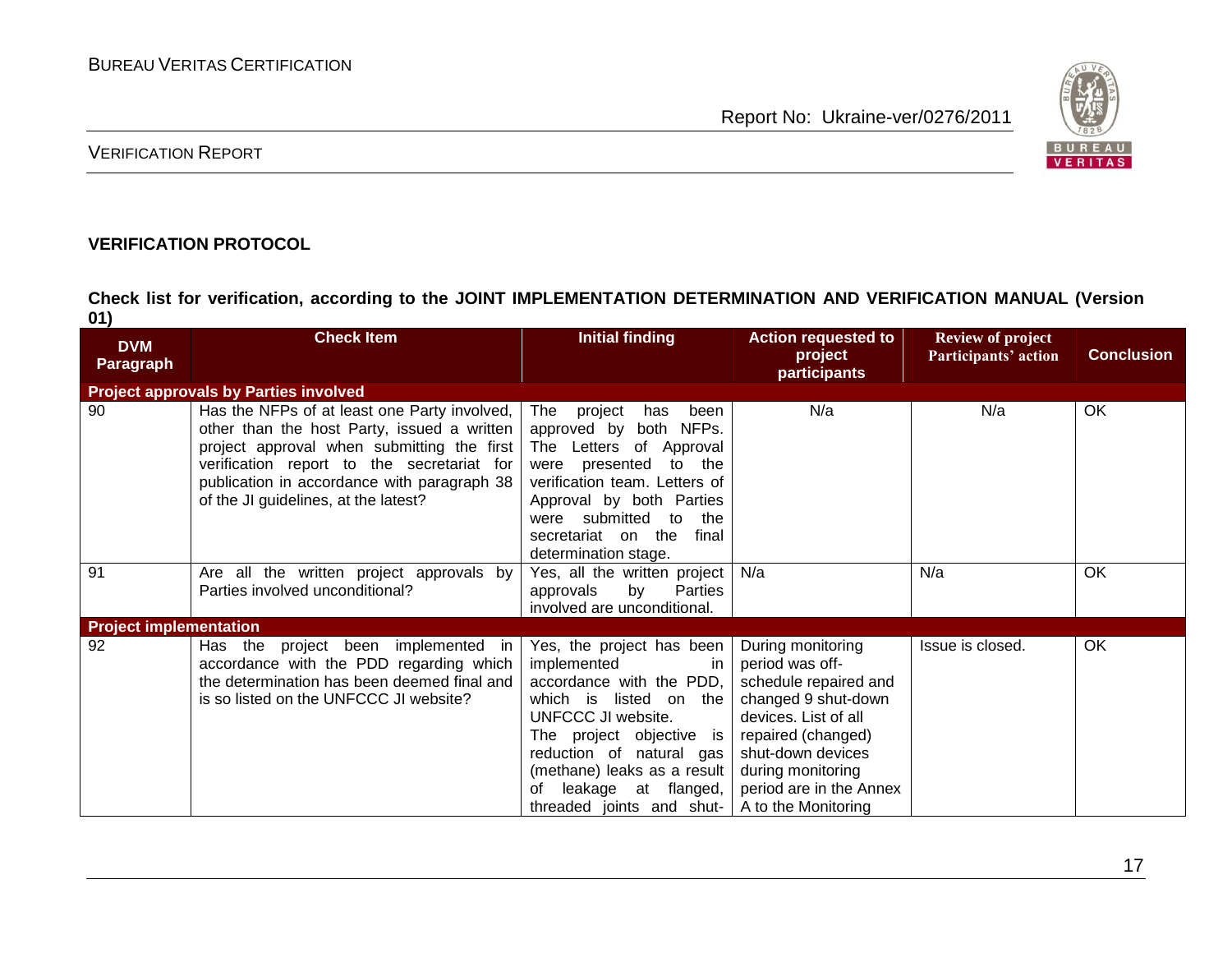

| <b>DVM</b><br><b>Paragraph</b> | <b>Check Item</b> | <b>Initial finding</b>           | <b>Action requested to</b><br>project<br>participants | <b>Review of project</b><br>Participants' action | <b>Conclusion</b> |
|--------------------------------|-------------------|----------------------------------|-------------------------------------------------------|--------------------------------------------------|-------------------|
|                                |                   | down devices of OJSC             | Report.                                               |                                                  |                   |
|                                |                   | "Odesagas" equipment in          |                                                       |                                                  |                   |
|                                |                   | quantity of 11174. Within        |                                                       |                                                  |                   |
|                                |                   | project scope, advanced          |                                                       |                                                  |                   |
|                                |                   | sealant materials will be        |                                                       |                                                  |                   |
|                                |                   | applied for repair<br>$\circ$ of |                                                       |                                                  |                   |
|                                |                   | identified leaks to replace      |                                                       |                                                  |                   |
|                                |                   | the current practice of          |                                                       |                                                  |                   |
|                                |                   | maintenance and repair of        |                                                       |                                                  |                   |
|                                |                   | networks, namely using           |                                                       |                                                  |                   |
|                                |                   | rubberized asbestos fabric       |                                                       |                                                  |                   |
|                                |                   | gaskets and cotton fiber         |                                                       |                                                  |                   |
|                                |                   | stuffing with oil tightening     |                                                       |                                                  |                   |
|                                |                   | with<br>asbestos-graphite        |                                                       |                                                  |                   |
|                                |                   | resulting in<br>compound         |                                                       |                                                  |                   |
|                                |                   | leaks<br>increased<br>and        |                                                       |                                                  |                   |
|                                |                   | methane emissions into the       |                                                       |                                                  |                   |
|                                |                   | atmosphere. In addition to       |                                                       |                                                  |                   |
|                                |                   | reducing emissions, project      |                                                       |                                                  |                   |
|                                |                   | reduces natural gas losses       |                                                       |                                                  |                   |
|                                |                   | (therefore, financial losses)    |                                                       |                                                  |                   |
|                                |                   | producing<br>environmental       |                                                       |                                                  |                   |
|                                |                   | benefits and contributing to     |                                                       |                                                  |                   |
|                                |                   | safety requirements, and         |                                                       |                                                  |                   |
|                                |                   | will reduce emergency risk,      |                                                       |                                                  |                   |
|                                |                   | especially applied<br>for        |                                                       |                                                  |                   |
|                                |                   | household gas regulators         |                                                       |                                                  |                   |
|                                |                   | and street surface facilities.   |                                                       |                                                  |                   |
|                                |                   | CAR 1. Please provide the        |                                                       |                                                  |                   |
|                                |                   | amount of repaired and           |                                                       |                                                  |                   |
|                                |                   | reconstructed or replaced        |                                                       |                                                  |                   |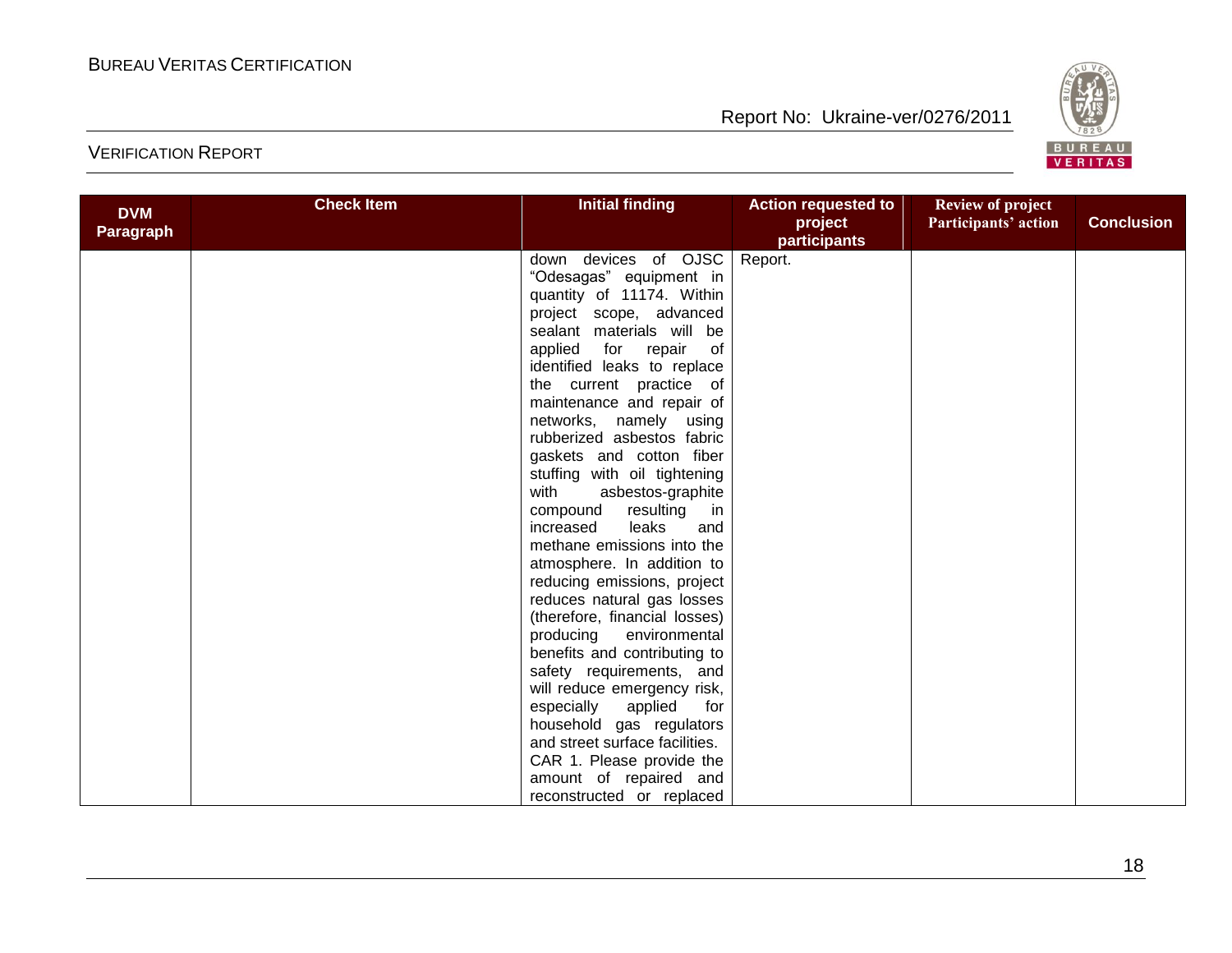

| <b>DVM</b><br><b>Paragraph</b> | <b>Check Item</b>                                                                                                                                                                                                                    | <b>Initial finding</b>                                                                                                                                                                                                                                                                                                                                                                                                                                                                   | <b>Action requested to</b><br>project<br>participants                                                                                                                                                       | <b>Review of project</b><br>Participants' action | <b>Conclusion</b> |
|--------------------------------|--------------------------------------------------------------------------------------------------------------------------------------------------------------------------------------------------------------------------------------|------------------------------------------------------------------------------------------------------------------------------------------------------------------------------------------------------------------------------------------------------------------------------------------------------------------------------------------------------------------------------------------------------------------------------------------------------------------------------------------|-------------------------------------------------------------------------------------------------------------------------------------------------------------------------------------------------------------|--------------------------------------------------|-------------------|
|                                |                                                                                                                                                                                                                                      | flanged, threaded joints and<br>shut-down devices for the<br>reporting period.                                                                                                                                                                                                                                                                                                                                                                                                           |                                                                                                                                                                                                             |                                                  |                   |
| 93                             | What is the status of operation of the project<br>during the monitoring period?                                                                                                                                                      | Project<br>been<br>has<br>operational for the whole<br>monitoring period, which is<br>$01.02.2011 - 30.04.2011.$                                                                                                                                                                                                                                                                                                                                                                         | N/a                                                                                                                                                                                                         | N/a                                              | OK                |
|                                | <b>Compliance with monitoring plan</b>                                                                                                                                                                                               |                                                                                                                                                                                                                                                                                                                                                                                                                                                                                          |                                                                                                                                                                                                             |                                                  |                   |
| 94                             | Did the monitoring occur in accordance with<br>the monitoring plan included in the PDD<br>regarding which the determination has been<br>deemed final and is so listed on the UNFCCC<br>JI website?                                   | Yes, the monitoring occured<br>in accordance with the<br>monitoring plan included in<br>the PDD regarding which<br>the determination has been<br>deemed final and is so<br>listed on the UNFCCC JI<br>website.<br>CAR <sub>3</sub> .<br>According<br>to l<br>determined PDD version 7<br>ERUs for the monitoring<br>period were supposed to be  <br>166097,49 tCO2e but MR<br>showed ERUs<br>version 1<br>153239<br>amount<br>as<br>tCO <sub>2</sub> e.<br>Clarify<br>the<br>difference. | 0f<br>the<br>Decrease<br>amount of ERUs in MR<br>from the ones in PDD<br>is due to delay in the<br>repairement schedule.<br>Actual<br>repairement<br>works are delayed in<br>comparison to planned<br>ones. | The issue is closed.                             | <b>OK</b>         |
| 95(a)                          | For calculating the emission reductions or<br>enhancements of net removals, were key<br>factors, e.g. those listed in 23 (b) (i)-(vii)<br>above, influencing the baseline emissions or<br>net removals and the activity level of the | the<br>calculating<br>Yes, for<br>emission<br>reductions<br>or<br>enhancements<br>of<br>net<br>removals, key factors, e.g.<br>those listed in 23 (b) (i)-(vii)                                                                                                                                                                                                                                                                                                                           | N/a                                                                                                                                                                                                         | N/a                                              | OK                |
|                                | project and the emissions or removals as well                                                                                                                                                                                        | above, influencing<br>the                                                                                                                                                                                                                                                                                                                                                                                                                                                                |                                                                                                                                                                                                             |                                                  |                   |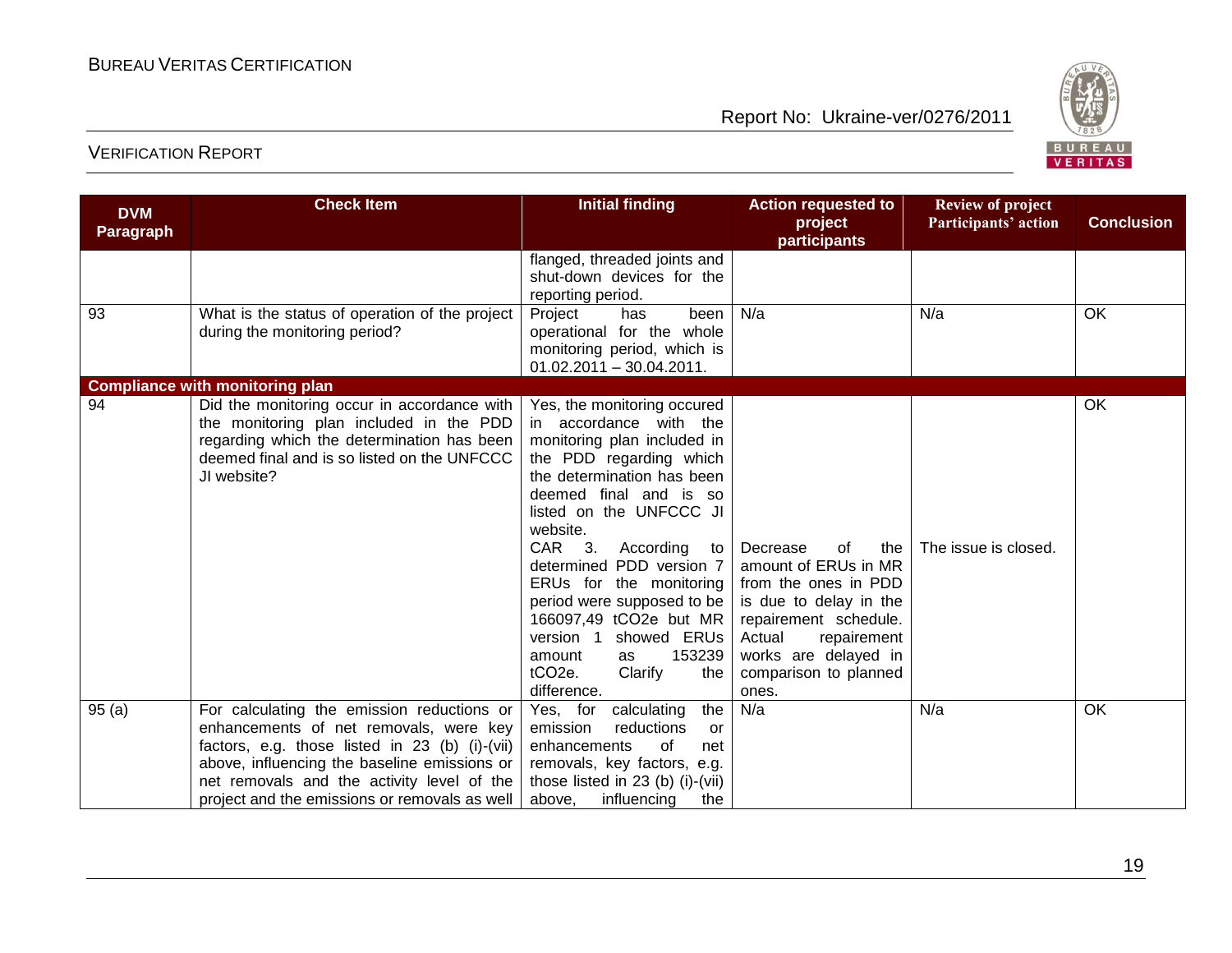

| <b>DVM</b>       | <b>Check Item</b>                                                                                                                                                                                                                                                                | <b>Initial finding</b>                                                                                                                                                                                                                                                                                                 | <b>Action requested to</b> | <b>Review of project</b> |                   |
|------------------|----------------------------------------------------------------------------------------------------------------------------------------------------------------------------------------------------------------------------------------------------------------------------------|------------------------------------------------------------------------------------------------------------------------------------------------------------------------------------------------------------------------------------------------------------------------------------------------------------------------|----------------------------|--------------------------|-------------------|
| <b>Paragraph</b> |                                                                                                                                                                                                                                                                                  |                                                                                                                                                                                                                                                                                                                        | project<br>participants    | Participants' action     | <b>Conclusion</b> |
|                  | as risks associated with the project taken into<br>account, as appropriate?                                                                                                                                                                                                      | baseline emissions or net<br>removals and the activity<br>level of the project and the<br>emissions or removals as<br>well as risks associated<br>with the project were taken<br>into<br>account,<br>as<br>appropriate.                                                                                                |                            |                          |                   |
| 95(b)            | data sources used for calculating<br>Are<br>emission reductions or enhancements of net<br>removals clearly identified, reliable and<br>transparent?                                                                                                                              | Yes, data sources used for<br>calculating<br>emission<br>reductions<br>or<br>of<br>enhancements<br>net<br>removals<br>clearly<br>are<br>identified,<br>reliable<br>and<br>transparent                                                                                                                                  | N/a                        | N/a                      | OK                |
| 95(c)            | emission factors, including<br>default<br>Are<br>emission factors, if used for calculating the<br>emission reductions or enhancements of net<br>removals, selected by carefully balancing<br>accuracy<br>and<br>reasonableness,<br>and<br>appropriately justified of the choice? | Yes, emission<br>factors,<br>including default emission<br>factors, that are used for<br>calculating the<br>emission<br>reductions<br>or<br>enhancements<br>0f<br>net<br>removals, are selected by<br>carefully<br>balancing<br>accuracy<br>and<br>reasonableness,<br>and<br>appropriately justified of the<br>choice. | N/a                        | N/a                      | OK                |
|                  | Applicable to JI SSC projects only                                                                                                                                                                                                                                               |                                                                                                                                                                                                                                                                                                                        |                            |                          |                   |
| 96               | Is the relevant threshold to be classified as JI<br>SSC project not exceeded during the<br>monitoring period on an annual average                                                                                                                                                | N/a                                                                                                                                                                                                                                                                                                                    | N/a                        | N/a                      | N/a               |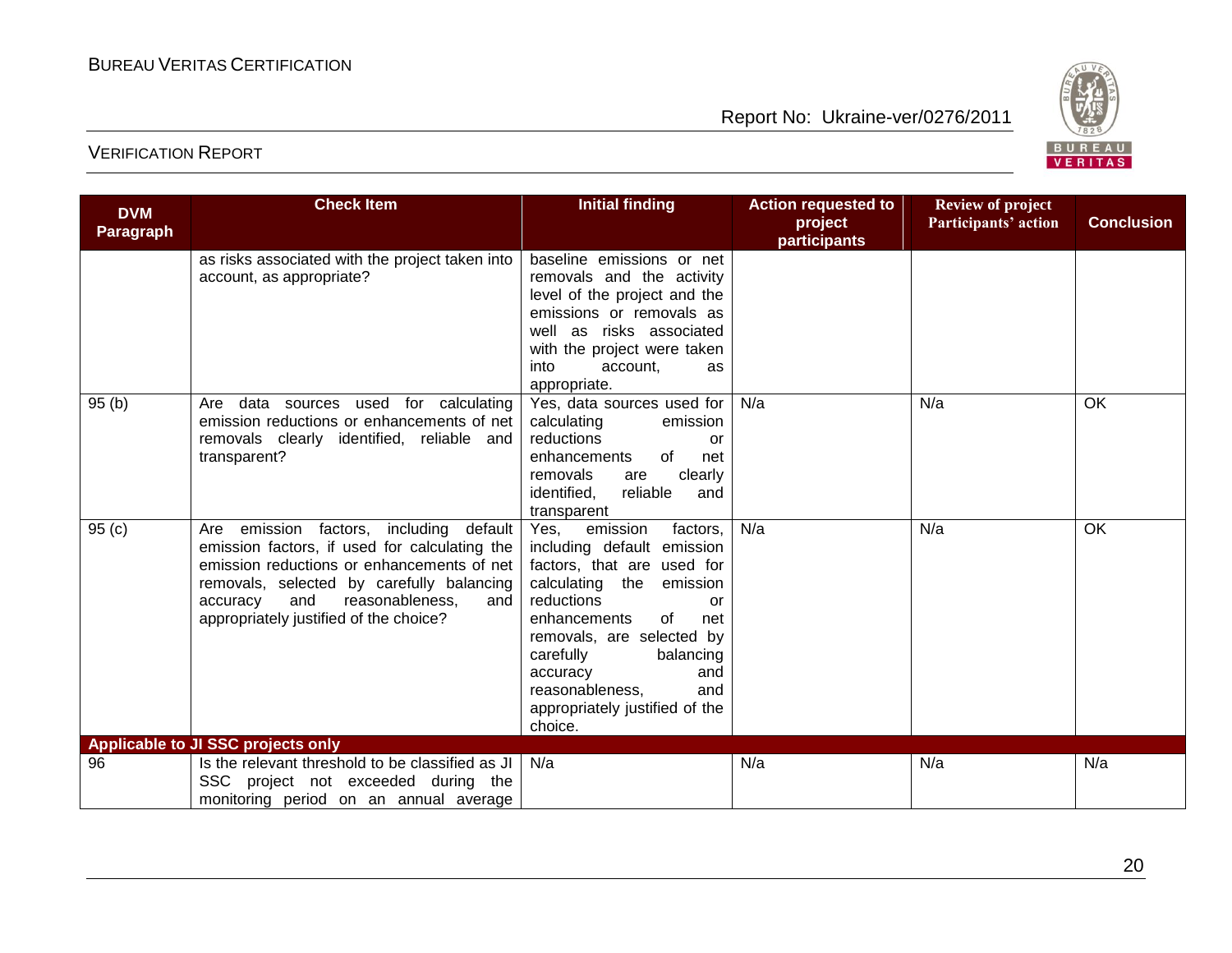

| <b>DVM</b><br><b>Paragraph</b> | <b>Check Item</b>                                                                         | <b>Initial finding</b> | <b>Action requested to</b><br>project | <b>Review of project</b><br>Participants' action | <b>Conclusion</b> |
|--------------------------------|-------------------------------------------------------------------------------------------|------------------------|---------------------------------------|--------------------------------------------------|-------------------|
|                                |                                                                                           |                        | participants                          |                                                  |                   |
|                                | basis?                                                                                    |                        |                                       |                                                  |                   |
|                                | If the threshold is exceeded, is the maximum<br>emission reduction level estimated in the |                        |                                       |                                                  |                   |
|                                | PDD for the JI SSC project or the bundle for                                              |                        |                                       |                                                  |                   |
|                                | the monitoring period determined?                                                         |                        |                                       |                                                  |                   |
|                                | Applicable to bundled JI SSC projects only                                                |                        |                                       |                                                  |                   |
| 97(a)                          | Has the composition of the bundle not $\vert$ N/a                                         |                        | N/a                                   | N/a                                              | N/a               |
|                                | changed from that is stated in F-JI-                                                      |                        |                                       |                                                  |                   |
|                                | SSCBUNDLE?                                                                                |                        |                                       |                                                  |                   |
| 97(b)                          | If the determination was conducted on the                                                 | N/a                    | N/a                                   | N/a                                              | N/a               |
|                                | basis of an overall monitoring plan, have the                                             |                        |                                       |                                                  |                   |
|                                | project participants submitted a common                                                   |                        |                                       |                                                  |                   |
|                                | monitoring report?                                                                        |                        |                                       |                                                  |                   |
| 98                             | If the monitoring is based on a monitoring                                                | N/a                    | N/a                                   | N/a                                              | N/a               |
|                                | plan that provides for overlapping monitoring                                             |                        |                                       |                                                  |                   |
|                                | periods, are the monitoring periods per                                                   |                        |                                       |                                                  |                   |
|                                | component of the project clearly specified in<br>the monitoring report?                   |                        |                                       |                                                  |                   |
|                                | Do the monitoring periods not overlap with                                                |                        |                                       |                                                  |                   |
|                                | those for which verifications were already                                                |                        |                                       |                                                  |                   |
|                                | deemed final in the past?                                                                 |                        |                                       |                                                  |                   |
|                                | <b>Revision of monitoring plan</b>                                                        |                        |                                       |                                                  |                   |
|                                | Applicable only if monitoring plan is revised by project participant                      |                        |                                       |                                                  |                   |
| 99(a)                          | Did the project participants provide an $\vert$ N/a                                       |                        | N/a                                   | N/a                                              | N/a               |
|                                | appropriate justification for the proposed                                                |                        |                                       |                                                  |                   |
|                                | revision?                                                                                 |                        |                                       |                                                  |                   |
| 99(b)                          | Does the proposed revision improve the                                                    | N/a                    | N/a                                   | N/a                                              | N/a               |
|                                | accuracy and/or applicability of information                                              |                        |                                       |                                                  |                   |
|                                | collected compared to the original monitoring                                             |                        |                                       |                                                  |                   |
|                                | plan without changing conformity with the                                                 |                        |                                       |                                                  |                   |
|                                | relevant rules and regulations for the                                                    |                        |                                       |                                                  |                   |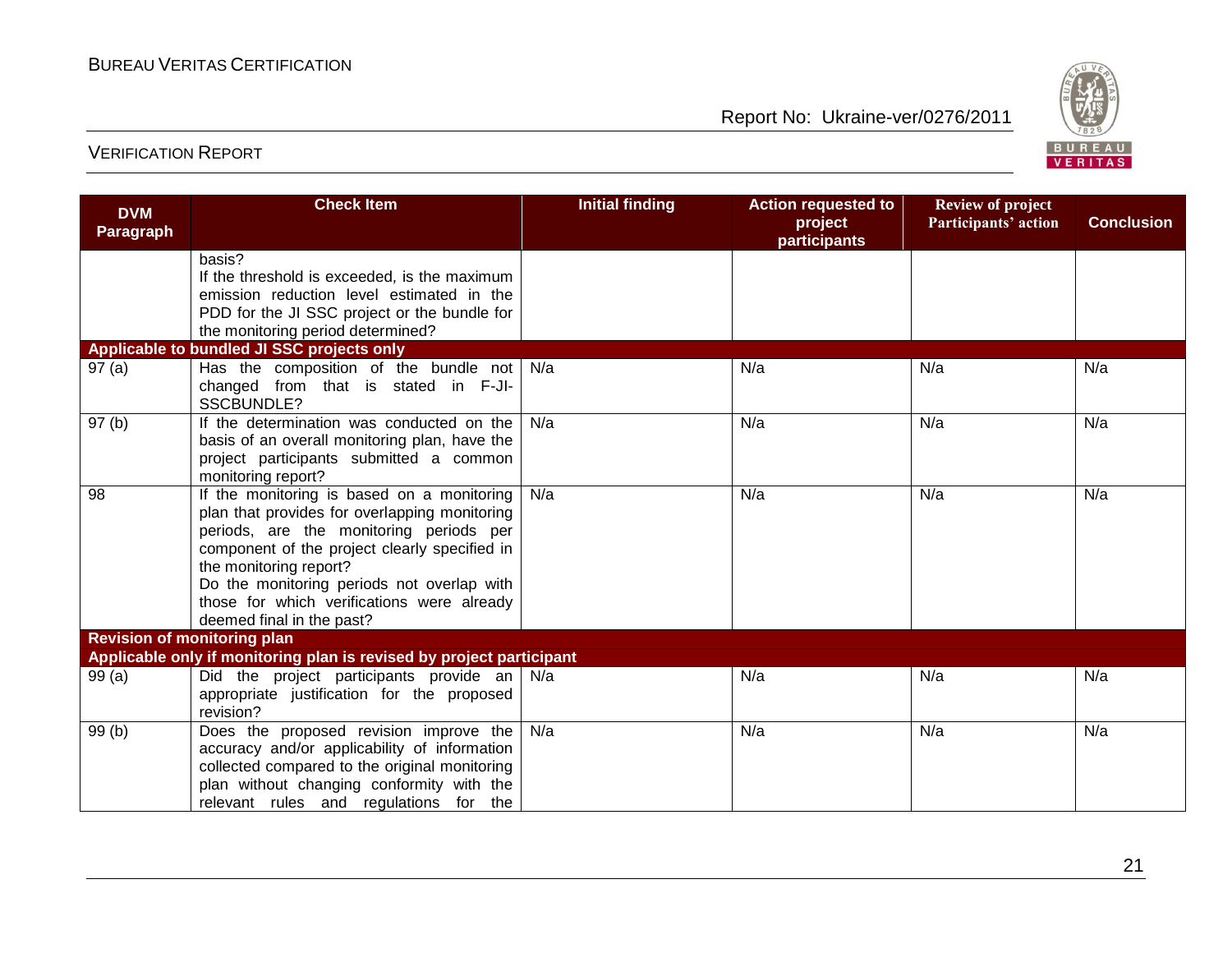

| <b>DVM</b><br><b>Paragraph</b> | <b>Check Item</b>                                                                                                                                                    | <b>Initial finding</b>                                                                                                                                                                                                                                                 | <b>Action requested to</b><br>project<br>participants          | <b>Review of project</b><br>Participants' action | <b>Conclusion</b> |
|--------------------------------|----------------------------------------------------------------------------------------------------------------------------------------------------------------------|------------------------------------------------------------------------------------------------------------------------------------------------------------------------------------------------------------------------------------------------------------------------|----------------------------------------------------------------|--------------------------------------------------|-------------------|
|                                | establishment of monitoring plans?                                                                                                                                   |                                                                                                                                                                                                                                                                        |                                                                |                                                  |                   |
| <b>Data management</b>         |                                                                                                                                                                      |                                                                                                                                                                                                                                                                        |                                                                |                                                  |                   |
| 101(a)                         | Is the implementation of data collection<br>procedures in accordance with the monitoring<br>plan, including the quality control and quality<br>assurance procedures? | Yes, the implementation of<br>data collection procedures<br>is in accordance with the<br>monitoring plan, including<br>the quality control and<br>quality<br>assurance<br>procedures.<br>CAR 2. Please provide<br>description of the data<br>quality control measures. | Description is provided<br>in the MR version 02.               | Issue is closed.                                 | OK                |
| 101(b)                         | Is the function of the monitoring equipment,<br>including its calibration status, is in order?                                                                       | Yes, the function of the<br>monitoring<br>equipment,<br>including its<br>calibration<br>status is in order.                                                                                                                                                            | N/a                                                            | N/a                                              | OK                |
| 101(c)                         | Are the evidence and records used for the<br>maintained<br>monitoring<br>in.<br>a traceable<br>manner?                                                               | Yes, the evidence<br>and<br>for<br>the<br>records<br>used<br>monitoring are maintained<br>in a traceable manner                                                                                                                                                        | N/a                                                            | N/a                                              | OK                |
| 101(d)                         | Is the data collection and management<br>system for the project in accordance with the<br>monitoring plan?                                                           | Yes, the data collection<br>and management system<br>the<br>$\overline{\mathsf{in}}$<br>is<br>for<br>project<br>accordance with the<br>monitoring plan.<br>CL 1. Please check the<br>spelling in the MR version<br>01                                                  | Spelling was checked<br>and corrected in the<br>MR version 02. | Issue is closed.                                 | OK                |
|                                | Verification regarding programs of activities (additional elements for assessment)                                                                                   |                                                                                                                                                                                                                                                                        |                                                                |                                                  |                   |
| 102                            | Is any JPA that has not been added to the JI $\mid$ N/a                                                                                                              |                                                                                                                                                                                                                                                                        | N/a                                                            | N/a                                              | N/a               |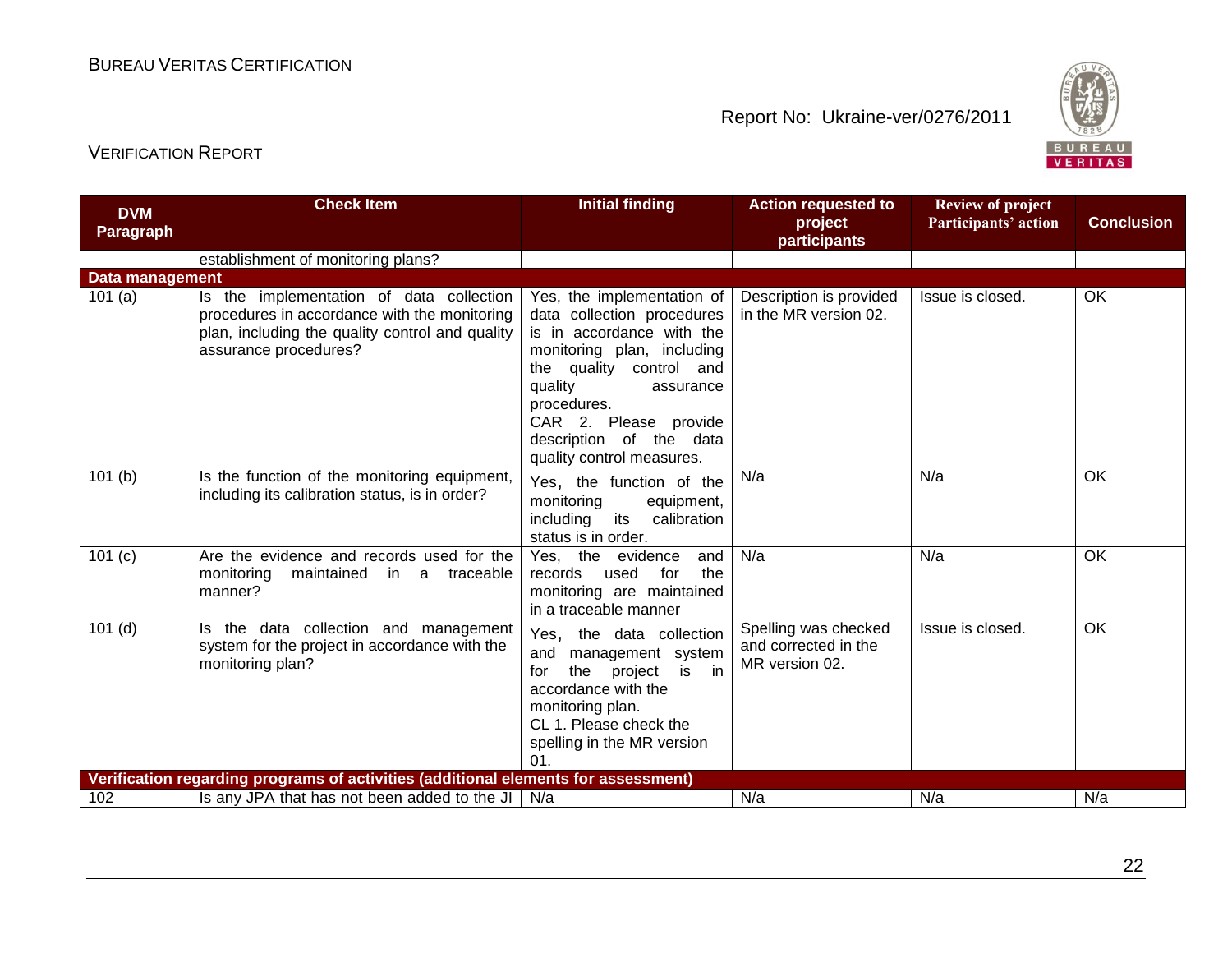

| <b>DVM</b>                               | <b>Check Item</b>                                                           | <b>Initial finding</b> | <b>Action requested to</b> | <b>Review of project</b> |                   |  |  |
|------------------------------------------|-----------------------------------------------------------------------------|------------------------|----------------------------|--------------------------|-------------------|--|--|
| <b>Paragraph</b>                         |                                                                             |                        | project<br>participants    | Participants' action     | <b>Conclusion</b> |  |  |
|                                          | PoA not verified?                                                           |                        |                            |                          |                   |  |  |
| 103                                      | Is the verification based on the monitoring                                 | N/a                    | N/a                        | N/a                      | N/a               |  |  |
|                                          | reports of all JPAs to be verified?                                         |                        |                            |                          |                   |  |  |
| 103                                      | Does the verification ensure the accuracy                                   | N/a                    | N/a                        | N/a                      | N/a               |  |  |
|                                          | and conservativeness of the emission                                        |                        |                            |                          |                   |  |  |
|                                          | reductions or enhancements of removals                                      |                        |                            |                          |                   |  |  |
|                                          | generated by each JPA?                                                      |                        |                            |                          |                   |  |  |
| 104                                      | Does the monitoring period not overlap with<br>previous monitoring periods? | N/a                    | N/a                        | N/a                      | N/a               |  |  |
| 105                                      | If the AIE learns of an erroneously included                                | N/a                    | N/a                        | N/a                      | N/a               |  |  |
|                                          | JPA, has the AIE informed the JISC of its                                   |                        |                            |                          |                   |  |  |
|                                          | findings in writing?                                                        |                        |                            |                          |                   |  |  |
| Applicable to sample-based approach only |                                                                             |                        |                            |                          |                   |  |  |
| 106                                      | Does the sampling plan prepared by the AIE:                                 | N/a                    | N/a                        | N/a                      | N/a               |  |  |
|                                          | (a) Describe its sample selection, taking into                              |                        |                            |                          |                   |  |  |
|                                          | account that:                                                               |                        |                            |                          |                   |  |  |
|                                          | (i) For each verification that uses a sample-                               |                        |                            |                          |                   |  |  |
|                                          | based approach, the sample selection shall                                  |                        |                            |                          |                   |  |  |
|                                          | be sufficiently representative of the JPAs in                               |                        |                            |                          |                   |  |  |
|                                          | the JI PoA such extrapolation to all JPAs                                   |                        |                            |                          |                   |  |  |
|                                          | identified for that verification is reasonable,                             |                        |                            |                          |                   |  |  |
|                                          | taking into account differences among the                                   |                        |                            |                          |                   |  |  |
|                                          | characteristics of JPAs, such as:                                           |                        |                            |                          |                   |  |  |
|                                          | - The types of JPAs;                                                        |                        |                            |                          |                   |  |  |
|                                          | - The complexity of the applicable<br>technologies and/or measures used;    |                        |                            |                          |                   |  |  |
|                                          | - The geographical location of each JPA;                                    |                        |                            |                          |                   |  |  |
|                                          | - The amounts of expected emission                                          |                        |                            |                          |                   |  |  |
|                                          | reductions of the JPAs being verified;                                      |                        |                            |                          |                   |  |  |
|                                          | - The number of JPAs for which emission                                     |                        |                            |                          |                   |  |  |
|                                          | reductions are being verified;                                              |                        |                            |                          |                   |  |  |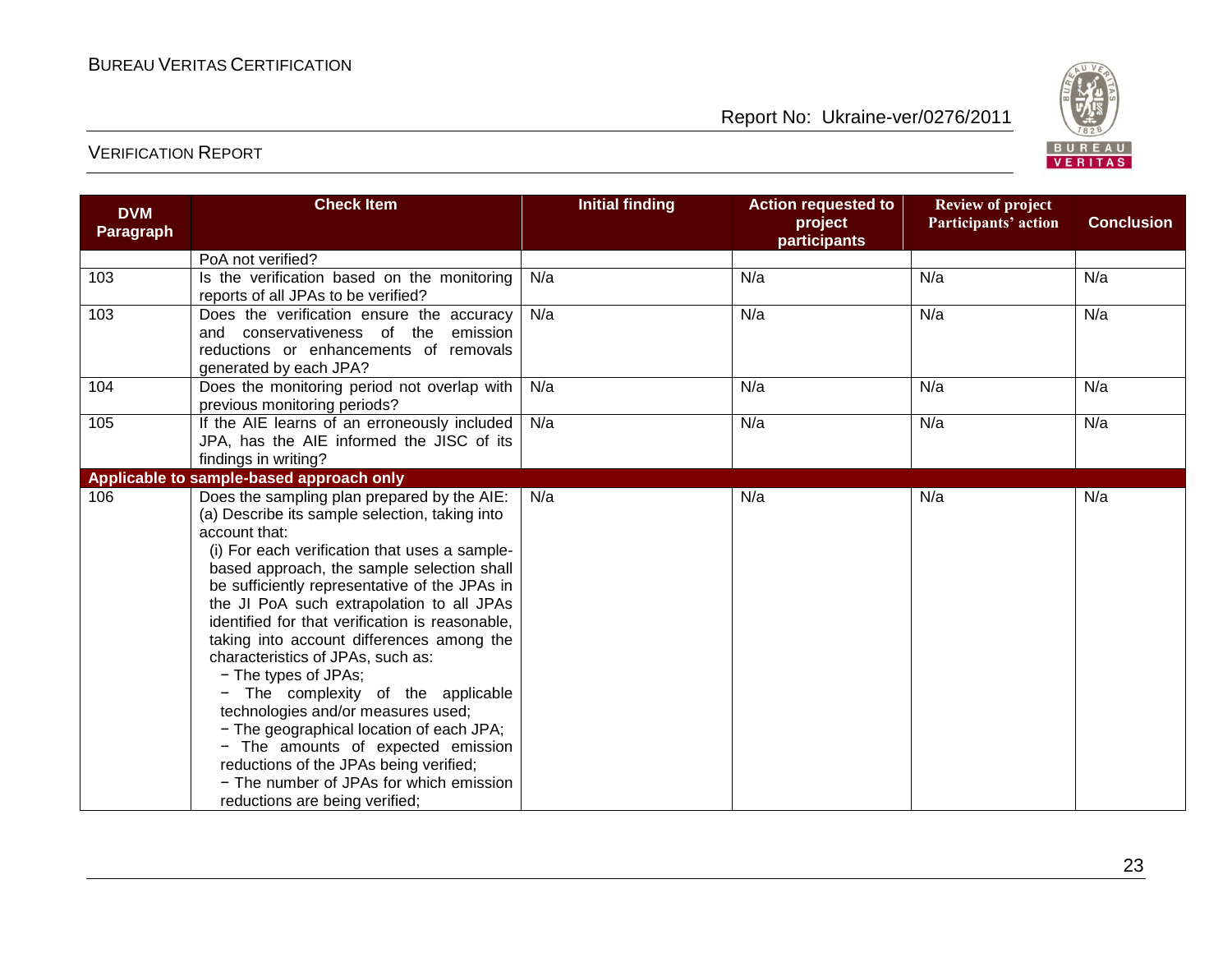

| <b>DVM</b><br><b>Paragraph</b> | <b>Check Item</b>                                                                                                                                                                                                                                                                                                                                                              | <b>Initial finding</b> | <b>Action requested to</b><br>project<br>participants | <b>Review of project</b><br>Participants' action | <b>Conclusion</b> |
|--------------------------------|--------------------------------------------------------------------------------------------------------------------------------------------------------------------------------------------------------------------------------------------------------------------------------------------------------------------------------------------------------------------------------|------------------------|-------------------------------------------------------|--------------------------------------------------|-------------------|
|                                | - The length of monitoring periods of the<br>JPAs being verified; and<br>The samples selected for prior<br>verifications, if any?                                                                                                                                                                                                                                              |                        |                                                       |                                                  |                   |
| 107                            | Is the sampling plan ready for publication<br>through the secretariat along with the<br>verification<br>report<br>and<br>supporting<br>documentation?                                                                                                                                                                                                                          | N/a                    | N/a                                                   | N/a                                              | N/a               |
| 108                            | Has the AIE made site inspections of at least  <br>the square root of the number of total JPAs,<br>rounded to the upper whole number? If the<br>AIE makes no site inspections or fewer site<br>inspections than the square root of the<br>number of total JPAs, rounded to the upper<br>whole number, then does the AIE provide a<br>reasonable explanation and justification? | N/a                    | N/a                                                   | N/a                                              | N/a               |
| 109                            | Is the sampling plan available for submission  <br>to the secretariat for the JISC.s ex ante<br>assessment? (Optional)                                                                                                                                                                                                                                                         | N/a                    | N/a                                                   | N/a                                              | N/a               |
| 110                            | If the AIE learns of a fraudulently included<br>JPA, a fraudulently monitored JPA or an<br>inflated number of emission reductions<br>claimed in a JI PoA, has the AIE informed the<br>JISC of the fraud in writing?                                                                                                                                                            | N/a                    | N/a                                                   | N/a                                              | N/a               |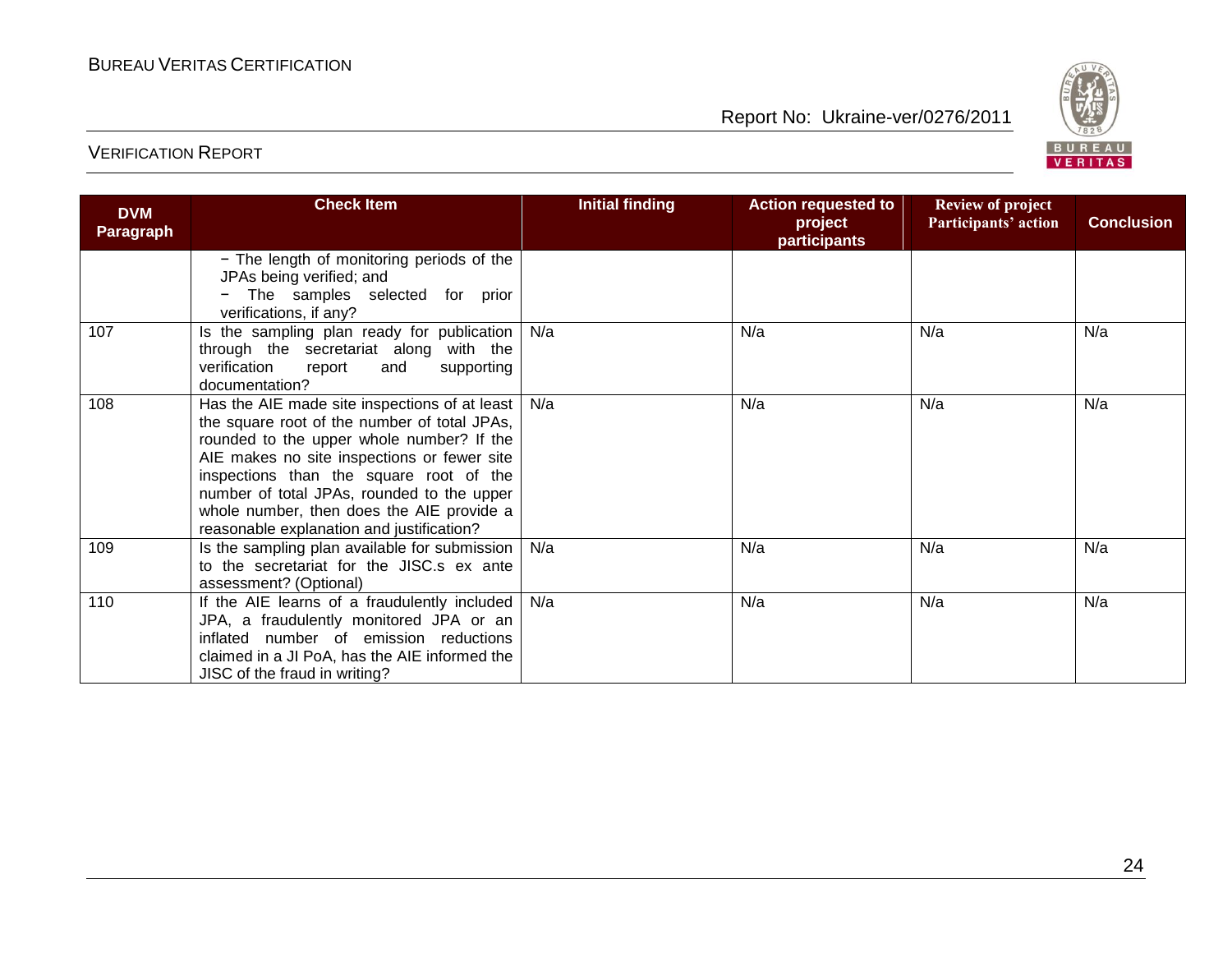

#### VERIFICATION REPORT

#### APPENDIX B: VERIFICATION TEAM

The verification team consists of the following personnel:

#### **Oleg Skoblyk, Specialist (Power Management)**

Team Leader, Climate Change Lead Verifier Bureau Veritas Ukraine HSE Department Project Manager.

Oleg Skoblyk has graduated from National Technical University of Ukraine "Kyiv Polytechnic University" with specialty Power Management. He has successfully completed IRCA registered Lead Auditor Training Course for Environment Management Systems and Quality Mana gement Systems. Oleg Skoblyk has undergone intensive training on Clean Development Mechanism /Joint Implementation and he is involved in the determination/verification of 29 JI projects.

#### **Kateryna Zinevych, M.Sci. (environmental science)**

Team Member, Climate Change Lead Verifier Bureau Veritas Ukraine Health, Safety and Environment Department Project Manager

Kateryna Zinevych has graduated from National University of Kyiv -Mohyla Academy with the Master Degree in Environmental Science. She has experience at working in a professional position (analytics) involving the exercise of judgment, problem solving and communication with other professional and managerial personnel